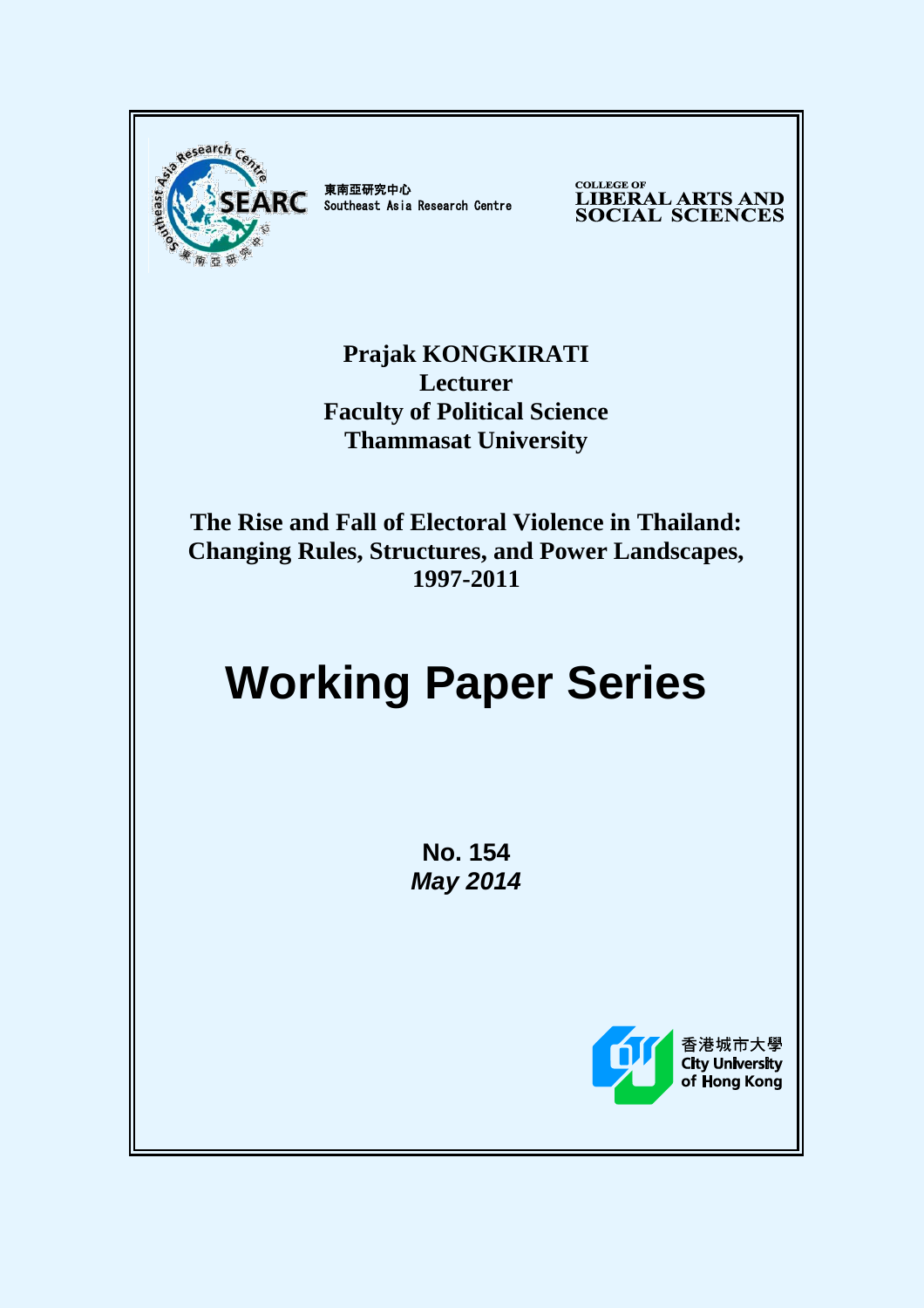# **The Southeast Asia Research Centre (SEARC) of the City University of Hong Kong publishes SEARC Working Papers Series electronically**

© Copyright is held by the author or authors of the Working Paper.

SEARC Working Papers cannot be republished, reprinted, or reproduced in any format without the permission of the author or authors.

**Note:** The views expressed in each paper are those of the author or authors of the paper. They do not represent the views of the Southeast Asia Research Centre, its Management Committee, or the City University of Hong Kong.

### **Southeast Asia Research Centre Management Committee**

Professor Mark R Thompson, Director Dr Chiara Formichi, Associate Director Professor William Case Dr Bill Taylor Dr Thomas Patton

#### **Editor of the SEARC Working Paper Series**

Professor Mark R Thompson

#### **Southeast Asia Research Centre**

The City University of Hong Kong 83 Tat Chee Avenue Kowloon Tong, Hong Kong SAR Tel: (852 3442 6330 Fax: (852) 3442 0103 http://www.cityu.edu.hk/searc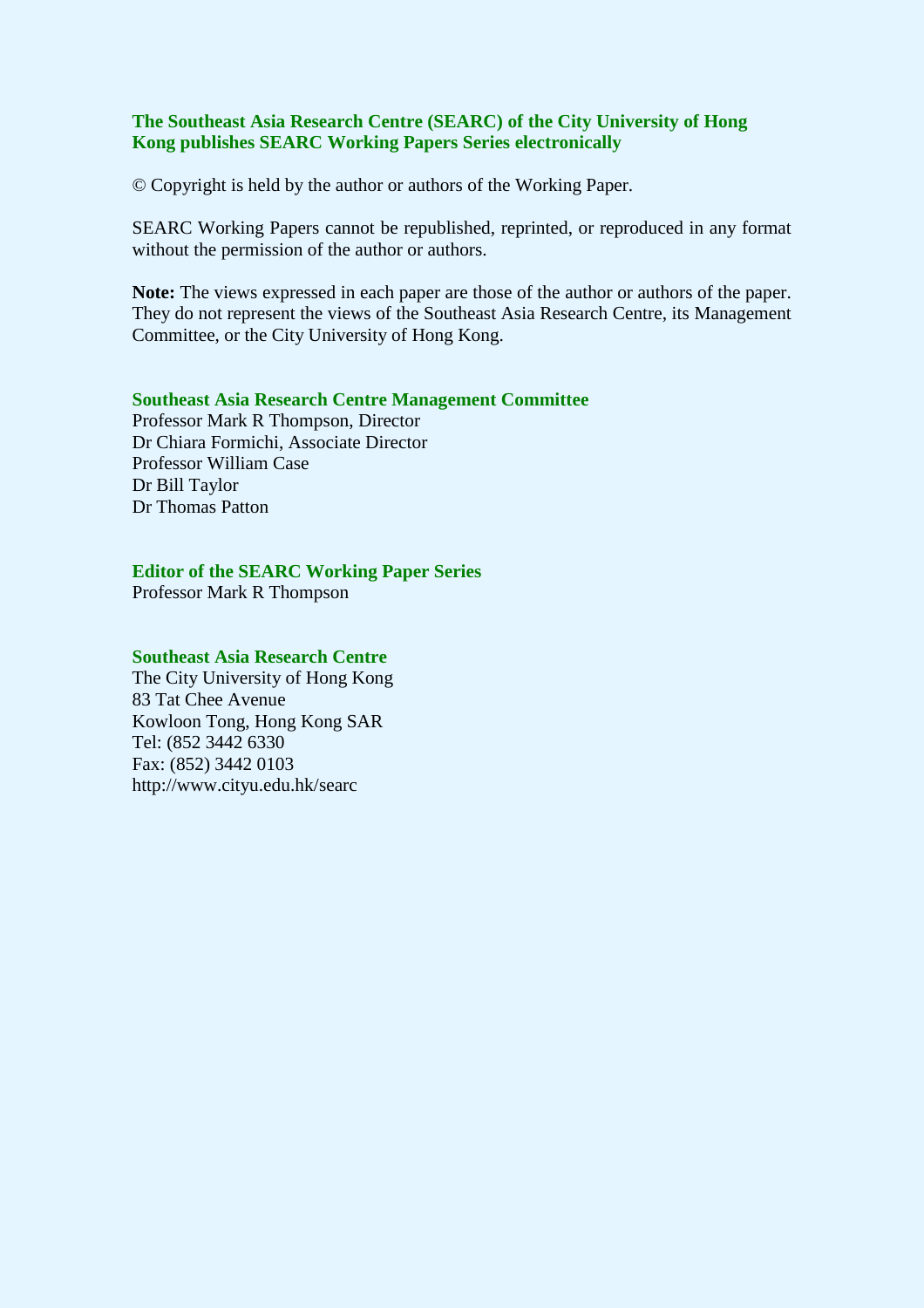# **The Rise and Fall of Electoral Violence in Thailand: Changing Rules, Structures, and Power Landscapes, 1997- 2011**

# **Prajak Kongkirati**

This paper examines how patterns of electoral violence in Thailand from 1997-2011 were shaped by the rise of the *Thai Rak Thai* Party and Thaksin, the changing roles and status of provincial elites, the 2006 coup, and the emergence of the Yellow Shirt and the Red Shirt movements. The main focus is on the combination of factors that led to increasingly widespread violence in the 2001 and 2005 elections, and the decrease in electoral violence in 2007 and 2011. The major goal is to identify the mechanisms, patterns, and consequences of violence in electoral politics and why it erupted in 2001 and 2005 and dissipated in 2007 and 2011.

# **National political restructuring, local power reordering, and fluctuation of electoral violence**

Thailand witnessed the two most violent elections in modern Thai history in the 2001 and 2005 elections. The number of incidents, death toll and injuries surpassed other elections' records. Meanwhile, the intensity of electoral violence significantly dropped in the 2007 and 2011 elections (see table 1). The 2007 election was, in fact, one of the most peaceful elections in Thailand. Compared to constant levels of violence from 1979 to 1997, there was sharp fluctuation over the period 1997-2011. Major structural and institutional changes that came into effect after 1997 (constitution, electoral and party system, civil-military relations, and political party-social movement linkages) caused these ups and downs.

The period from 1997 to 2011 was highly transformative and turbulent for Thai politics and society. Within one decade, there were five elections (including the nullified 2006 election), six prime ministers, two constitutions, one military coup, and countless violent clashes between state security forces and color-coded mass movements which led to a large number of deaths and injuries. Parliamentary democracy and electoral institutions underwent a dramatic change. Initially, the new constitution and political reform produced a strong and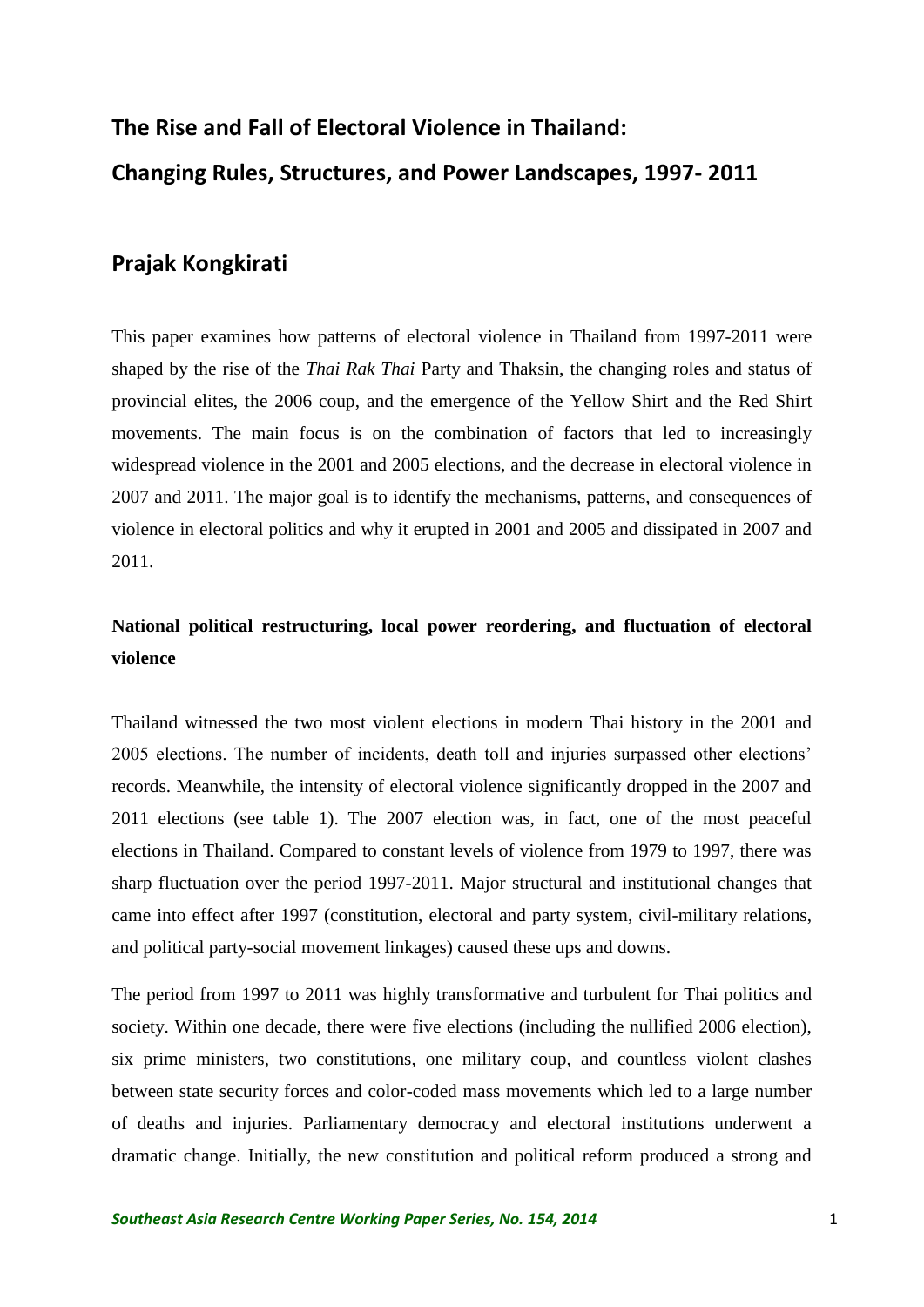stable civilian administration and political party structure. Programmatic politics and policybased campaigning played increasingly important roles in shaping electoral outcomes, even though the particularistic elements of patronage, pork, personality, and coercive force still existed. Political party and electoral institutions were, more than ever, strengthened and meaningfully connected to a majority of the electorate. Direct elections at the local level enabled by decentralization helped created stronger linkages between the electorate and elected politicians. However, the military coup in 2006 derailed the legitimacy and development of parliamentary democracy. The traditional royal-military-bureaucratic power alliance, which lost its power but had no willingness to participate in electoral competition, employed an old-fashioned, coercive tool (the coup) to capture state power and overthrow the popularly elected government. The 2006 coup profoundly transformed Thai politics; it polarized the country, exacerbated political divisions, and radicalized political participation. As a result, electoral competitions were infused with ideological contestation, rather than only particularistic or programmatic campaigns. The changing rules, landscape and power structure of Thai politics at the national level strongly effected local political settings—the balance of power between political groups and families, and between national parties and local bosses. And the political changes at the local level, structured by national dynamics, shaped the supply and demand of coercion and electoral violence witnessed in this period.

| <b>Election</b> | <b>Violent incidents</b> |              |                |                 |                |       | <b>Death toll</b> | Wounded        |
|-----------------|--------------------------|--------------|----------------|-----------------|----------------|-------|-------------------|----------------|
| dates           |                          |              |                |                 |                |       |                   |                |
|                 | assassination            | fights,      | physical       | <b>Bombings</b> | burnings       | total | total             | total          |
|                 | attempts                 | clashes,     | intimidation   |                 |                |       |                   |                |
|                 |                          | brawls,      |                |                 |                |       |                   |                |
|                 |                          | scuffles     |                |                 |                |       |                   |                |
| 6/1/2001        | 39                       | 7            | 26             | 7               | $\overline{2}$ | 81    | 26                | 84             |
| 6/2/2005        | 44                       | 3            | 25             | 3               | $\overline{2}$ | 77    | 30                | 16             |
| 23/12/2007      | 14                       | $\mathbf{1}$ | $\overline{7}$ | $\overline{0}$  | $\mathbf{1}$   | 23    | 10                | $\overline{4}$ |
| 3/7/2011        | 20                       | 12           | 16             | 8               | $\overline{0}$ | 56    | 14                | 16             |
| Total           | 117                      | 23           | 74             | 18              | 5              | 237   | 80                | 120            |

**Table 1: Election-related violence in national polls, 2001-2011<sup>1</sup>**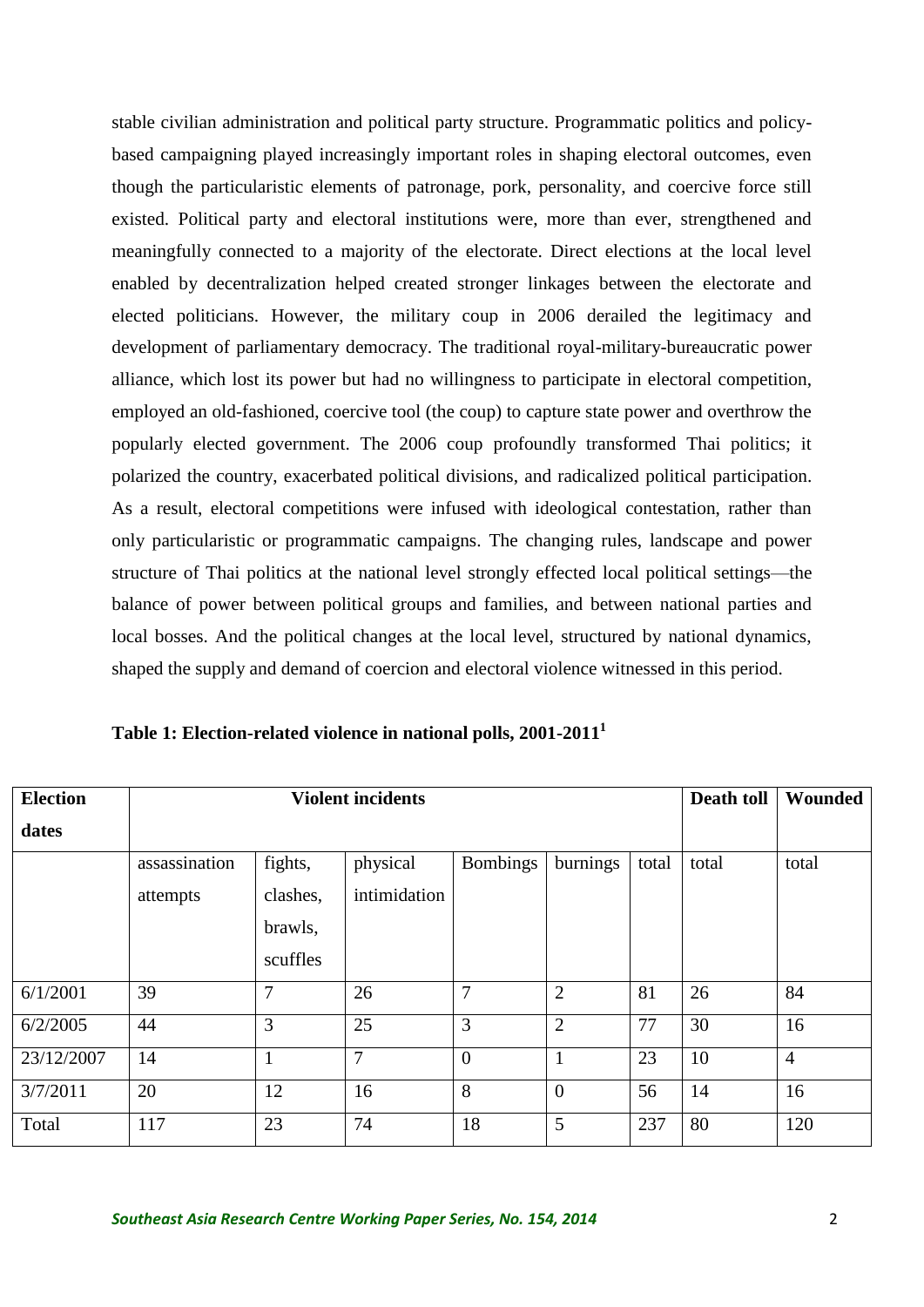To understand the peaks and troughs of violence in this period, it is necessary to examine political and institutional changes at the national level and how these affect local power structures. Three national-level factors contributed to the transformation of Thai politics and patterns of electoral violence from 1997 to 2011: the 1997 constitution and its newly designed electoral system; the rise of the strong populist party and Thaksin Shinawatra; and the 2006 military coup. The rest of the paper examines and analyzes how each of these factors cause the fluctuation of electoral violence from 1997-2011.

# *The new electoral administration and system and the 1997 constitution: changing rules and unintended (violent) consequences*

The political reform movement began after the 1992 May bloodshed. The reformists defined money politics and vote buying, as well as weak coalition government, as the core problems of Thai politics. Just as importantly, they viewed the provincial businessmen-cum-politicians as the main culprits for the problems. Journalists and academics deplored rural politicians, accusing them of using "dirty" money to buy votes from rural poor, uneducated voters. They were accused of plundering public resources to win elections and to gain personal benefits. Immediately after the economic crisis of July 1997, the push for political reform galvanized vital support from the urban middle class, civil society, and business elites as they blamed the crisis on incompetent government run by rural politicians. In October 1997, the legislative assembly passed a new constitution. The primary goals of the new constitution were twofold— to create a capable and stable government and eradicate vote buying and money politics.<sup>2</sup> The unspoken goal, however, was to prevent provincial politicians from assuming power, as had occurred earlier in the 1990s.

To curb the power of provincial and money politics, the constitutional drafters redesigned the electoral system, election administration and rules over party organization.<sup>3</sup> The new constitution replaced the Ministry of the Interior with an independent body, the Election Commission of Thailand (ECT), tasked with administering and overseeing electoral processes. The ECT was mandated to investigate violations of electoral law and misconduct, and it had the power to counter electoral fraud by disqualifying candidates before or after voting day. These sweeping powers effectively made the ECT one of the key players shaping electoral results—and effectively a gatekeeper to the House. Especially in the first election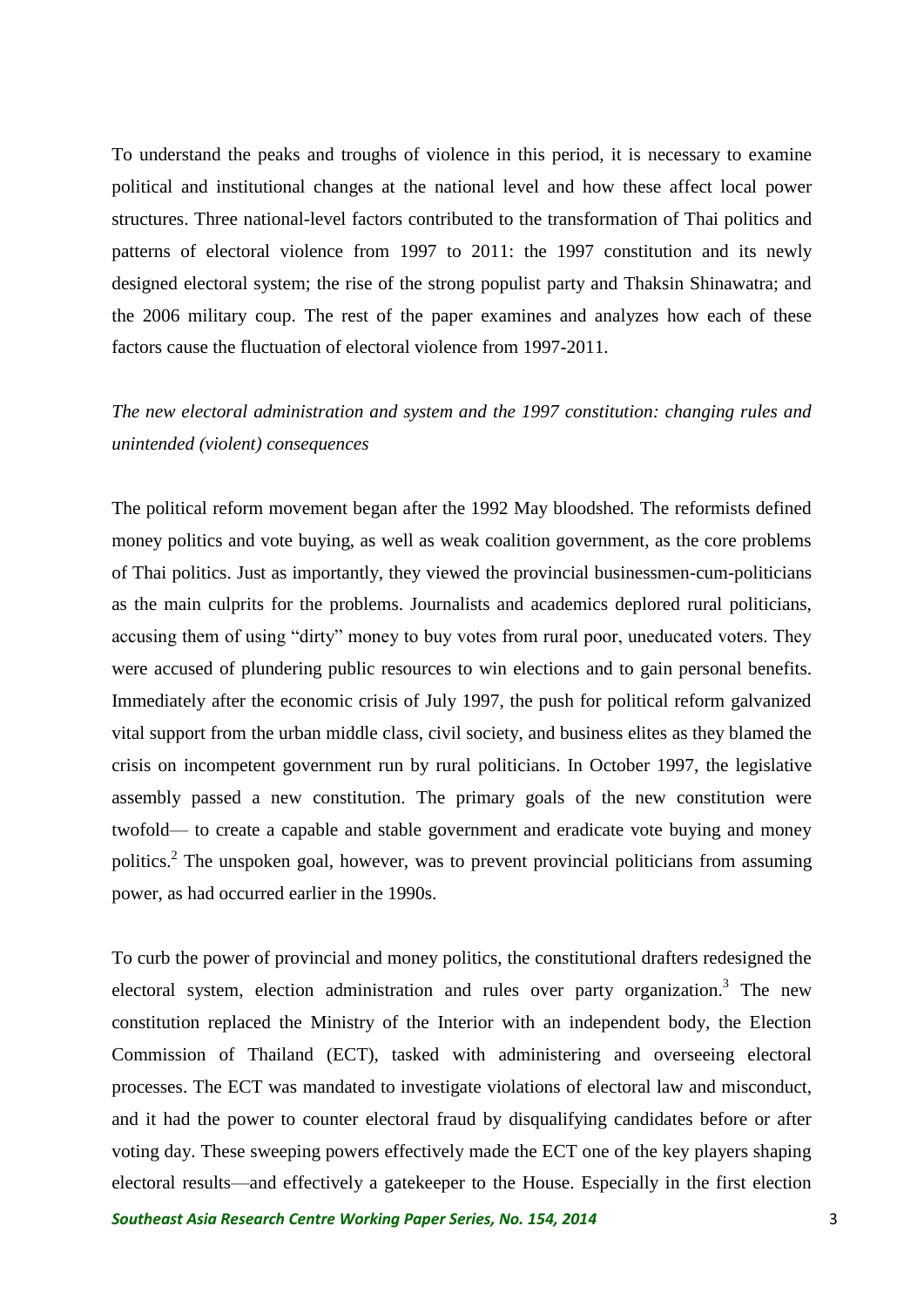held under the new constitution, in 2001, the ECT's lack of experience and capacity, combined with unclear rules and mismanagement, became sources of conflict.

Apart from creating the ECT, the 1997 constitution adopted several new organizations, mechanisms, and rules. For the first time in history, it set forth that senators be elected directly rather than being appointed. Voting was compulsory for all eligible voters and party switching, a popular practice among Thai politicians, was restricted. However, the most farreaching reform was a major overhaul of the electoral system. As part of an attempt to facilitate coherent political party and party-oriented politics, it replaced the block-vote system (used under the 1978 and 1992 constitutions) with a mixed-member or two-tiered system.<sup>4</sup> Out of five hundred House seats, four hundred seats were elected from single-seat districts on a plurality basis (or first past the post, FPTP), and another one hundred seats were elected from a single nationwide district on a proportional basis. All political parties had to submit a list of candidates for voters to consider and those on the party list were ranked in order. Each candidate had to decide whether they ran for a constituency or a party list seat, and each voter cast one vote for their district representative and another for a party list. The constituency and party list votes were calculated separately and had no effect on each other. The introduction of a party-list system aimed to provide an opportunity for technocrats, businessmen, professionals or basically non-provincial boss-type candidates to enter politics without electioneering. It also aimed to strengthen party building and party identity.

The drafters believed that changing to the FPTP system would reduce vote buying; because districts were smaller, they reasoned, candidates would be able to cultivate close relationships with their constituents without dispensing particularistic material benefits, or cash. The goal was also to allow non-affluent but quality candidates to compete with influential bosses. Another advantage of the FPTP system, claimed by the drafters, was its lack of intraparty competition (which typically occurred in the block vote's multiple-seat districts).<sup>5</sup> Despite the advantages of the FPTP system on party building and vote buying reduction, it created negative unintended consequences. It intensified electoral conflict in many provinces.

In general, there were no direct causal links between the FPTP system and the frequency of electoral violence; no study demonstrates or proves that the adoption of this straightforward electoral system leads to more electoral violent conflict.<sup>6</sup> Nevertheless, the sequence and context of the introduction of FPTP voting in Thailand encouraged greater levels of violence.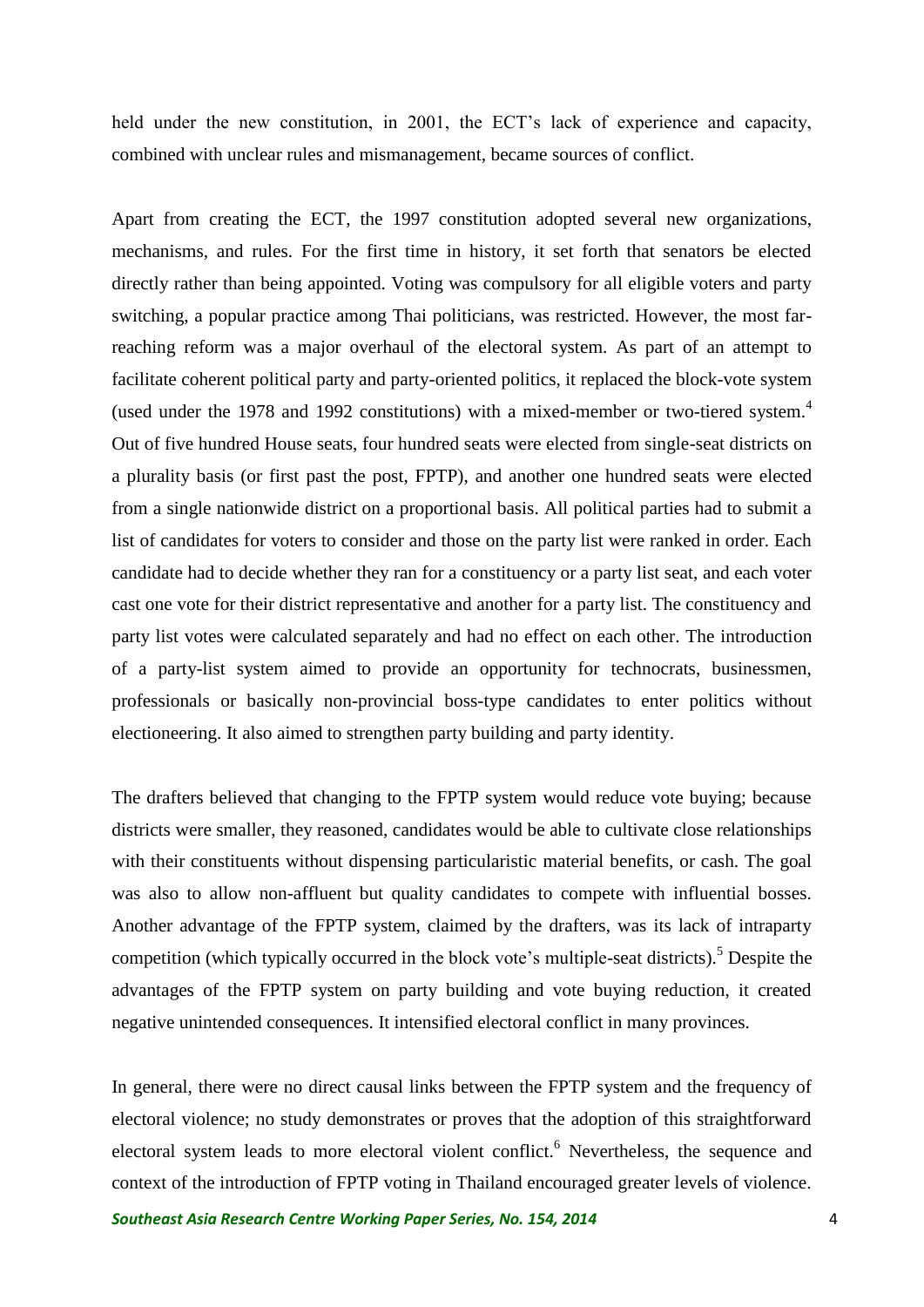It is critical to emphasize that the FPTP was taken up after Thailand's long standing use of the block-vote system. The block-vote system helped diminish the intensity of electoral competitions by allowing strong candidates to avoid head-on confrontation with each other as it was unnecessary to win the most votes to get elected. For example, in a two-seat district with two rivals standing, both of them could collect just enough votes to win the first and second position to get elected. In the FPTP system, the competition becomes a zero-sumgame as there is only one winner per district— only the strongest boss could go to the House. Theoretically, the best way for the boss to escape defeat is to avoid running in the same district as their main rival, but this is not an option for everyone. After competing under the same electoral system for decades, each political boss or family had successfully established their own political stronghold, usually their hometown or business headquarters. Running in new districts means rebuilding vote bases and cultivating new personal support networks tasks that normally take years to accomplish. Therefore the implementation of the new electoral system aggravated existing local conflicts among influential bosses and made elections more prone to violence, precisely in districts in which redrawn electoral boundaries pit two rival bosses against each other. Since the political reformists were primarily focused on vote-buying, they overlooked the violent consequences of the newly-adopted system and prepared no plan to mitigate conflict.<sup>7</sup>

While the new electoral system was implemented nationwide, not every district faced violent competition. The FPTP intensified political cleavages but was not a direct cause of electoral violence. The real causes resided in local settings—existing local political arrangements and the ways in which each political boss responded to the changing institutional rules.

## *The rise of the populist party: New political actors and the goal of political monopolization*

The economic crisis and the new constitution created strong incentives as well as opportunities for national-level capitalists to form political parties and capture state power. The emergence of the Thai Rak Thai Party and its participation in national elections after 2001 dramatically changed the landscape of Thai electoral politics. The TRT introduced party-based and relatively more policy-oriented politics, a new style of electoral campaigning, and the ambitious goal of creating a single-party government. Electoral competition thus changed along with the relationship between the political parties and provincial bosses. The political changes brought about by the TRT placed provincial elites in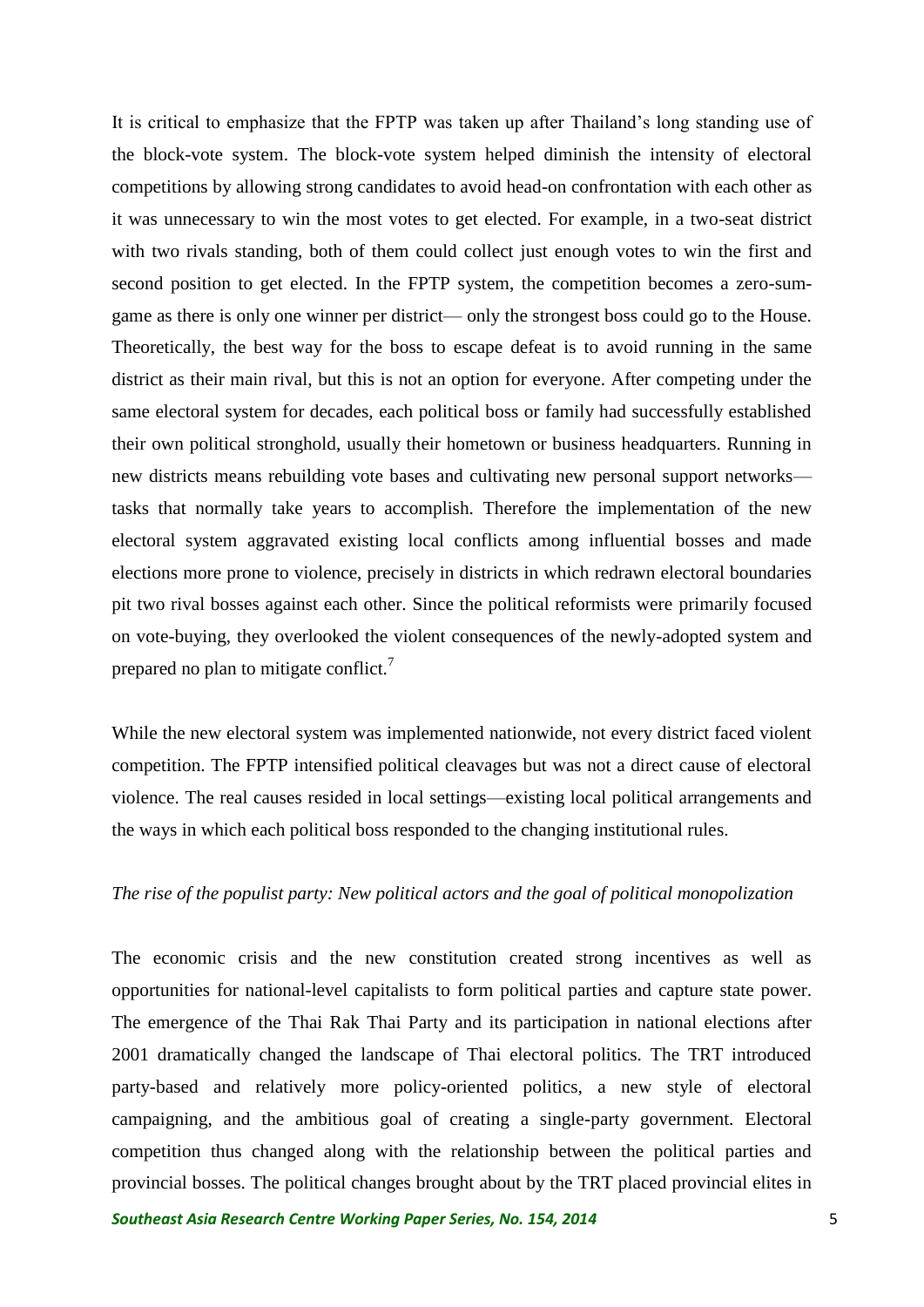a new socio-political environment, forcing them to adjust their strategies accordingly.

Thaksin Shinawatra (1950-), a telecommunication business tycoon-turned politician, founded the Thai Rak Thai Party in 1998. By the mid 1990s, he became a rising star businessman and an advocate for economic and political reforms. He launched his political career after the Bloody May 1992 event by accepting an invitation to join Chamlong Srimuang's Phalang Tham Party, eventually becoming Phalang Tham Party's head. The party's clean, professional image affected few voters and its popularity did not go beyond Bangkok. Thaksin deserted the party after the 1996 election.<sup>8</sup>

After the 1997 economic crisis and the promulgation of the new constitution, Thaksin launched the Thai Rak Thai Party, aiming to be the first prime minister elected in the postreform era. The 1997 crisis, as explained by scholars, created strong incentives for prominent capitalists, including Thaksin, to directly capture state power. "Business was shocked by the severity of economic slump, and by the refusal of the Democrat Party government (1997- 2001) to assume any responsibility for defending domestic capital against its impact," Thani and Pasuk explain. "The growing role of the stock market as a generator of wealth and the increased globalization of business raised the potential returns from holding the office of prime minister."<sup>9</sup> Thaksin led a group of national-level capitalists, who were not severely damaged by the crisis, in pursuing a high-risk high-return path of direct ownership over their own party, rather than building clientelistic relations with leading bureaucrats and politicians or sponsoring other people's parties.<sup>10</sup> The new electoral and party system, as explained above, was designed to promote strong executive power and large political parties. This, in turn, facilitated their political ambitions.

The TRT was highly successful in both the 2011 and 2005 elections. A number of studies have explained Thaksin's political success.<sup>11</sup> I will focus specifically on the impact of Thaksin and his party on local power structures and provincial bosses' political strategies as they affected the changing demand and supply of electoral violence. Thaksin's political project and the TRT reshaped local political settings in three significant ways: changing the balance of power among political bosses and families in each province; intensifying extant conflicts among them; and making provincial bosses' social and political standings more vulnerable.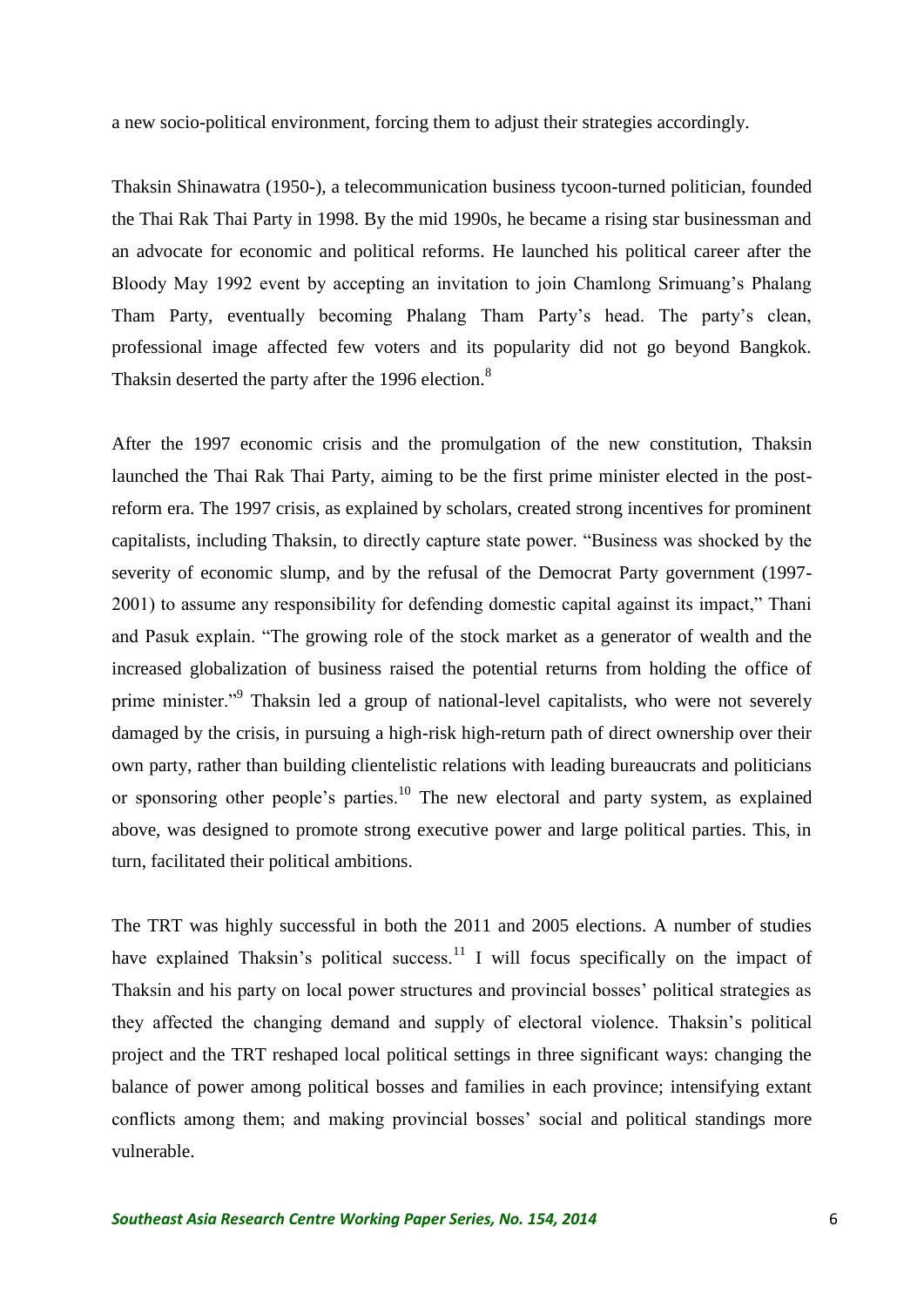Thaksin had a different strategy from other political oligarchs of the pre-1997 period. Rather than trying to win a plurality of votes and sharing power with other leaders in a multi-party coalition, he sought to win an absolute majority of votes and form a single-party government. In other words, he and his party strove for monopolistic control instead of the more conventional mode of sharing power. To achieve this goal, he reached out to establish political alliances with prominent provincial bosses in all regions. Phalangtham Party's failure in the early 1990s had taught him that elections were won outside Bangkok. TRT recruited, as core members responsible for formulating party strategies and policies, technocrats, bankers, academics, businessmen, retired civil servants, judges, activists, and former student leaders. But when the election approached, Thaksin called upon a different type of person— the provincial political lord. The most important were bosses from Phrae and Sa Kaeo, Narong Wongwan and Sanoh Thienthong. Both were old-fashioned, antireformists who controlled two of the largest factions in the country.<sup>12</sup> The public decried the inclusion of these two (and also other upcountry godfathers), saying they tainted the party image. Thaksin disregarded the criticism.

As a practical businessman-turned-politician, Thaksin persistently fielded top bosses in constituency seats on the understanding that the FPTP electoral system was, by and large, a candidate-centered system. The TRT party ran a complementary two-pronged campaign strategy—a party-list centered campaign for the party-list seats and a candidate-centered campaign for constituency seats. Electoral results from many districts demonstrated that the popularity of the party's policies boosted the candidates' standing and assisted their win.<sup>13</sup> It was clear, however, that the personalistic strategies did not entirely disappear in post-1997 politics. TRT candidates who belonged to eminent political clans relied on both the party brand and their family networks. What was new was Thaksin and TRT's direct intervention in altering the balance of power among provincial politicians. Their large financial and political support bases helped bosses allied with the TRT to gain the upper hand over rival bosses. The political struggle for monopoly was less daunting for the TRT-supported bosses. Those provincial bosses who refused to cooperate with the TRT, on the other hand, faced difficulty. Some of them, indeed, struggled for their political survival. The political dynamic of fighting for monopoly and survival between bosses usually produced violent outcomes. Only in provinces in which all powerful bosses agreed to unite under TRT that the elections were peaceful. Otherwise, the intervention of the TRT and Thaksin created violence. For example, peaceful scenarios occurred in Nakhon Sawan and Buriram in the 2005 election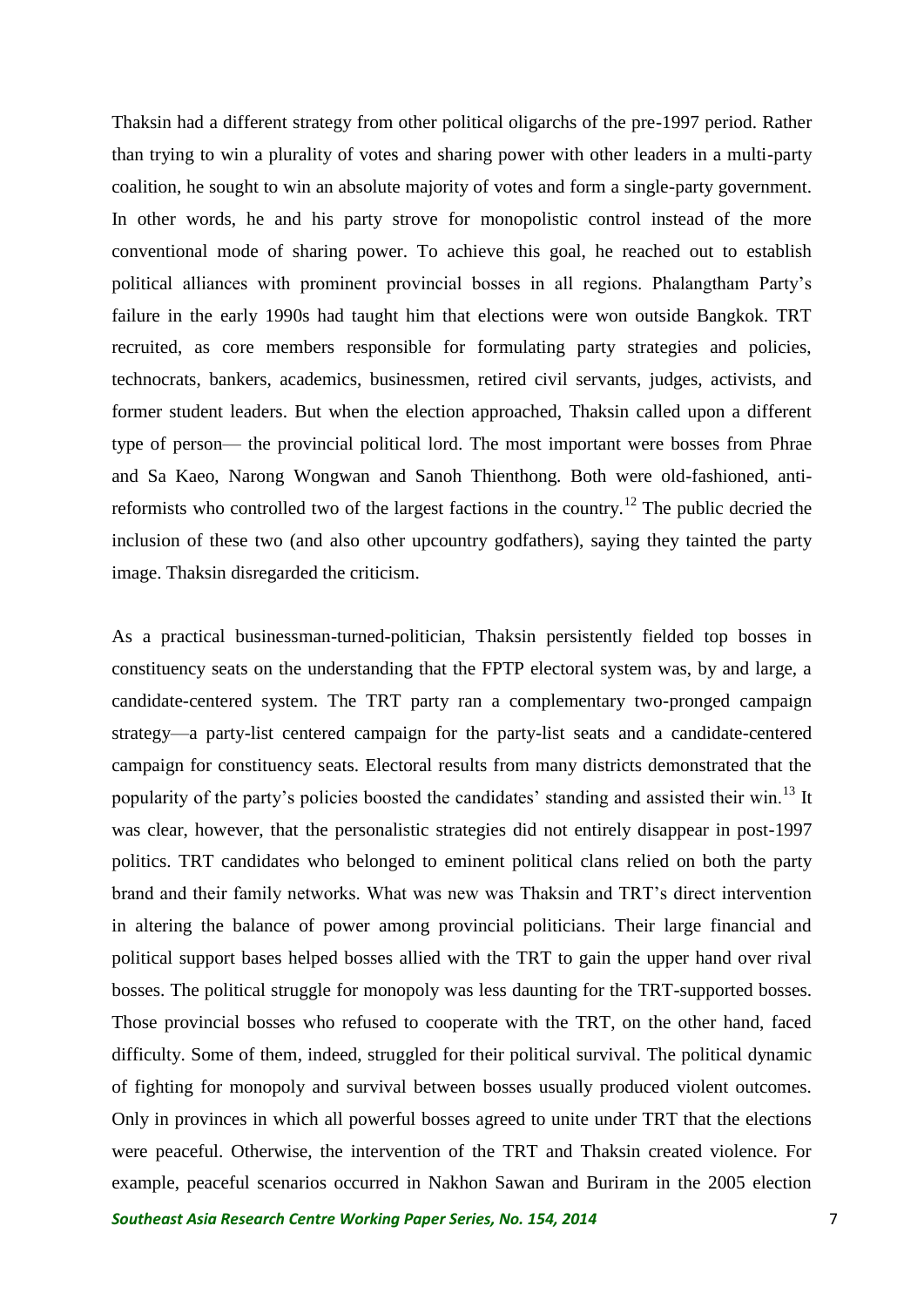when all bosses worked together under the TRT. Both provinces, however, had violent elections in 2001. Phrae and Nakhon Si Thammarat faced electoral violence in both the 2001 and 2005 elections because the TRT failed to gain local bosses' unanimous support.

Thaksin and his party also disrupted existing local political markets. TRT's massive war chest and popular policies attracted many politicians and vote canvassers. There was largescale migration to the TRT during the run-up to the  $2001$  election.<sup>14</sup> The TRT's forceful entry into the unstable, volatile local political market intensified political divisions and weakened the extant patron-client relationships. Vote canvassers were quick to notice the changing political surrounding and voters' mood. As a result, most of them wanted to support the TRT. Things went smoothly in cases when their bosses agreed to run under the TRT, but conflict arose when bosses refused Thaksin's offer. Many vote canvassers defected. The fragile clientelistic relationships broke down, and violence erupted. TRT's efforts to build a strong political machine in a short period of time aggravated political divisions. The volatile situation continued and intensified in the lead up to the 2005 election, when the TRT brand was at its peak and Thaksin announced his party's ambition to win 75-80 percent of parliamentary seats (instead of nearly 50 percent as in 2001) and form a single-party government.<sup>15</sup> The number of politicians intending to run under the TRT banner exceeded the number of available seats in each province. Therefore many people were denied party support, including several former TRT candidates. The TRT replaced several old candidates with new ones more likely to win. Some newly-recruited candidates were, in fact, formerly enemies of the party in the 2001 election. Because of a high turnover of party nominated candidates, the political market in each province remained highly unstable and fluctuating. In sum, the 2005 electoral competition was fraught with defections, betrayals, and intra-personal network conflicts that led to a large number of violent incidents.

Lastly, the rise of Thaksin and the populist Thai Rak Thai weakened the political standing of provincial godfathers. After winning in a landslide in 2001 and becoming a highly popular leader, Thaksin pursued a bold strategy to domesticate the power of leading provincial political bosses both within and outside his party. Within TRT, Thaksin sidelined factional leaders since he did not want any bosses to have too much control over party members. Thaksin played the classic game of divide and rule by pitting factions within his party against each other so that no single boss posed a threat to government stability or his supremacy. Prominent cabinet members mainly came from his inner circle, were family-connected allies,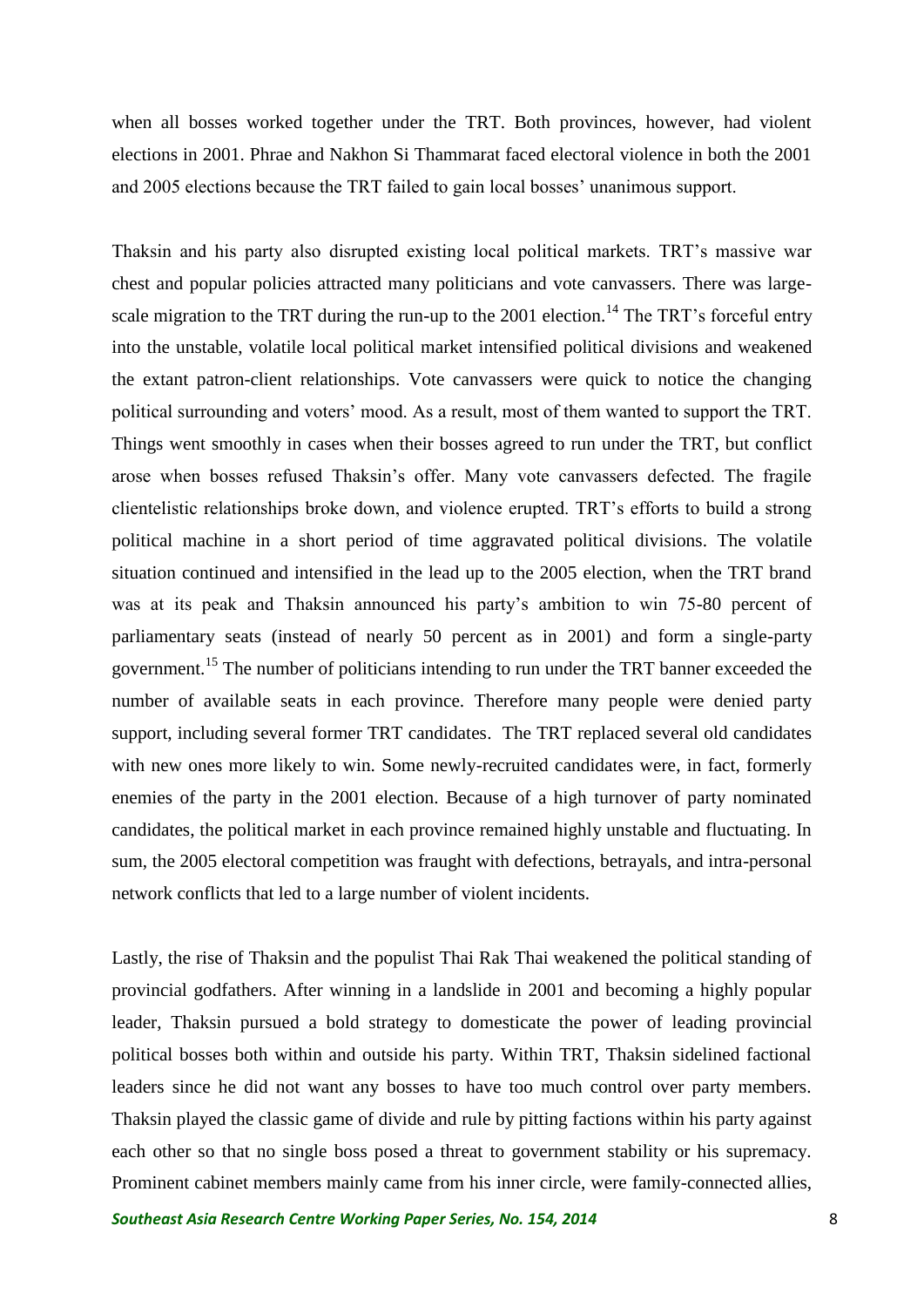or technocrats and professionals, and Thaksin frequently rotated or reshuffled his cabinet members. With less access to ministerial posts and thus rent allocations, the position of provincial bosses significantly declined under the Thaksin administration. Certain disgruntled bosses expressed their grievances and mounted an-intra party campaign against Thaksin's strong rule, but they gained insufficient support from public and party members. People discredited their acts as old-style, self-serving politics.

Furthermore, Thaksin capitalized on the popularity and success of the "war on drugs" policy to implement the "war on influential people."<sup>16</sup> The government launched this policy on 20 May 2003, seeking the suppression of influential figures who were accused of obstructing his campaign to combat drugs, poverty and corruption. In his policy-launching speech, Thaksin explained the urgency and necessity of this policy,  $17$ 

What we are aiming to do is establishing true democracy... which is democracy without brokers. Influence must be eradicated. I want to use this opportunity to destroy [the influence] system so the political party can truly belong to the people.

He proceeded to explain what he meant by the term influential people (*phu mi itthiphon*): "my definition is simple, influential figures are the ones who use gunmen or officials or political power to harass and oppress people for their own illegal interests." Whereas, "in the past influential figures were subordinates to officials but then they got stronger and became officials' bosses."<sup>18</sup> Then Thaksin identified hired gunmen, illegal gamblers, smugglers, drugs and human trafficking, illicit loggers, and illegal construction bidders as the policy's primary targets. He then asked all influential figures to stop enriching themselves from the illegal and/or underground economy, otherwise the government was going to employ strongarm tactics to stop them: "government cannot give license to people to do bad things… I can assure you that I will be just. My party members also have to be under the rules of equal protection under the same law… I had no necessity to do this for political gain." On another occasion, in his weekly "meet the prime minister" television program on 13 December 2003, he asked government officials to undertake tough action against national and local mafiacum-politicians, "You have to adhere strictly to the law. If someone claims they are friends of the government party or powerful figure, you do not have to listen to them. Just ignore them". $^{19}$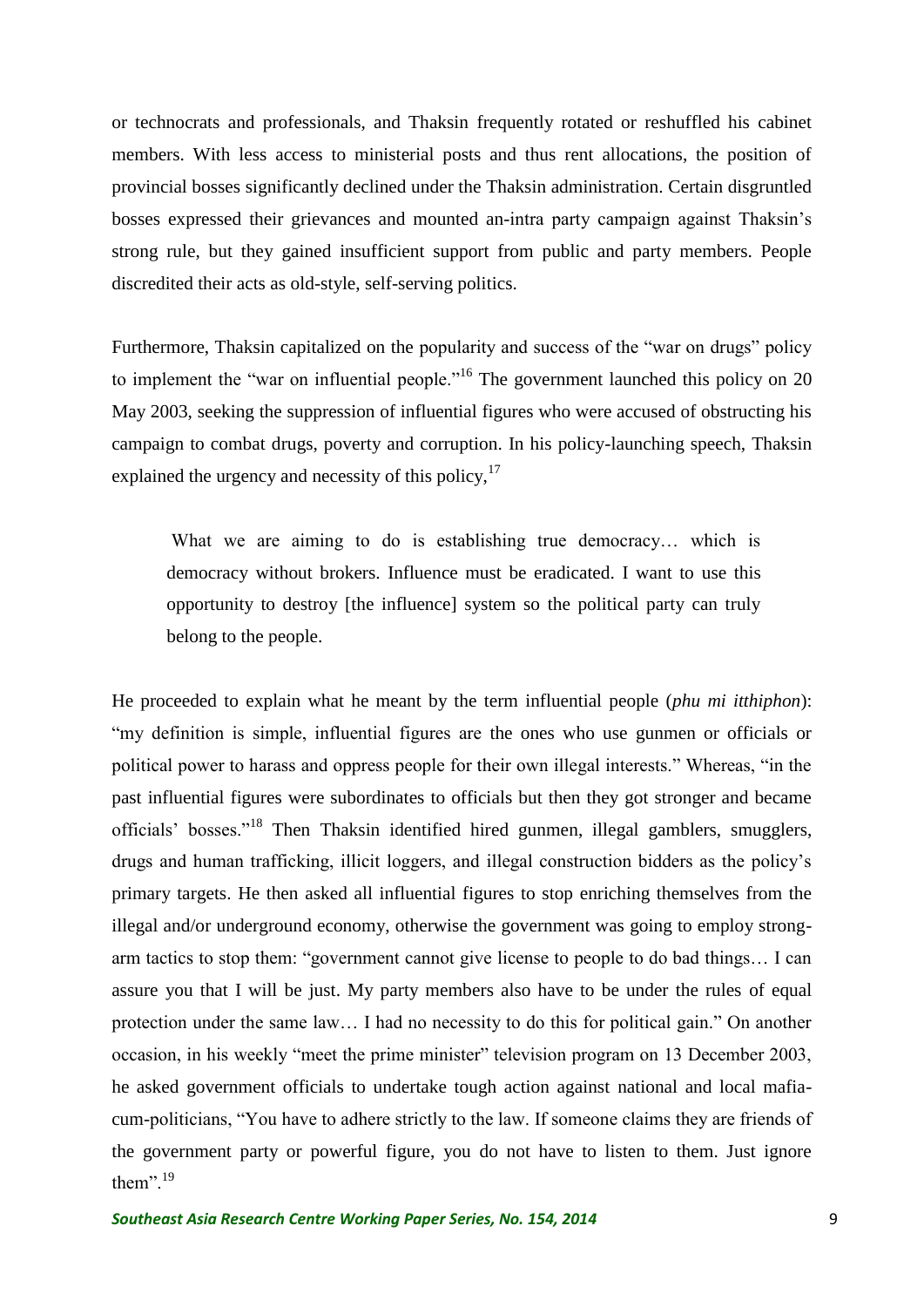Like the war on drugs, the war on influential figures had massive support from the Thai public as they thought it tackled a social problem that gravely affected their livelihoods and safety.<sup>20</sup> Immediately after Thaksin's speech, the government set up the national commission for the suppression of influential people, fully mobilizing all important state agencies to support this policy: the Interior Ministry, Ministry of Justice, police and military forces, Internal Security Operations Command (ISOC), Special Branch police, National Security Council, National Intelligence Agency, and Office of the Narcotics Control Board. The center further identified fifteen subcategories of "influential people" consisting of drug traffickers, illegal construction bidders; protection/extortion gangs; illicit goods smugglers; gambling den owners; sex trading mafias; human traffickers; natural resources plunderers; hired gunmen; debt collecting gangs; contraband arms traders, and fraudsters. The authority divided the influential people into three levels— village, provincial, and national. The national- level mafia was considered the most dangerous, beyond the capacity of the provincial bureaucratic apparatus, and thus required the employment of the national-operated task forces.<sup>21</sup>

Provincial governors and police chiefs implemented this policy. They were responsible for making lists of provincial influential people and submitting it to the national center. The process of list making was full of confusion, lobbying and political maneuvering. In almost every province, the provincial governor and police chief applied different criteria and attempted to outperform one another. Hence each unit came up with their own list and reported it separately to the national commission. In some provinces, bosses lobbied and/or coerced the authorities to remove their name from the list in exchange for benefits. Some corrupt officials also deleted the names of provincial godfathers, who were their friends, and put their enemies' names on the list instead. $^{22}$ 

The first lists complied by provincial offices, released on 9 June 2003, indicated that there was a total of 813 influential people nationwide, 61 of whom were government officials. The suggestion that 32 provinces were without influential bosses, was widely criticized. Political observers said number of people listed was too low, and it was inconceivable that bosses did not exist in 32 provinces, notably notorious Chonburi and Phrae.<sup>23</sup> The public also commented that no "mafia police" or "mafia soldiers" were on the list.<sup>24</sup> Thaksin was furious with the original list, saying the number was too low and some obvious names did not appear on it. "It reflected that provincial governors were either afraid or under patronage of big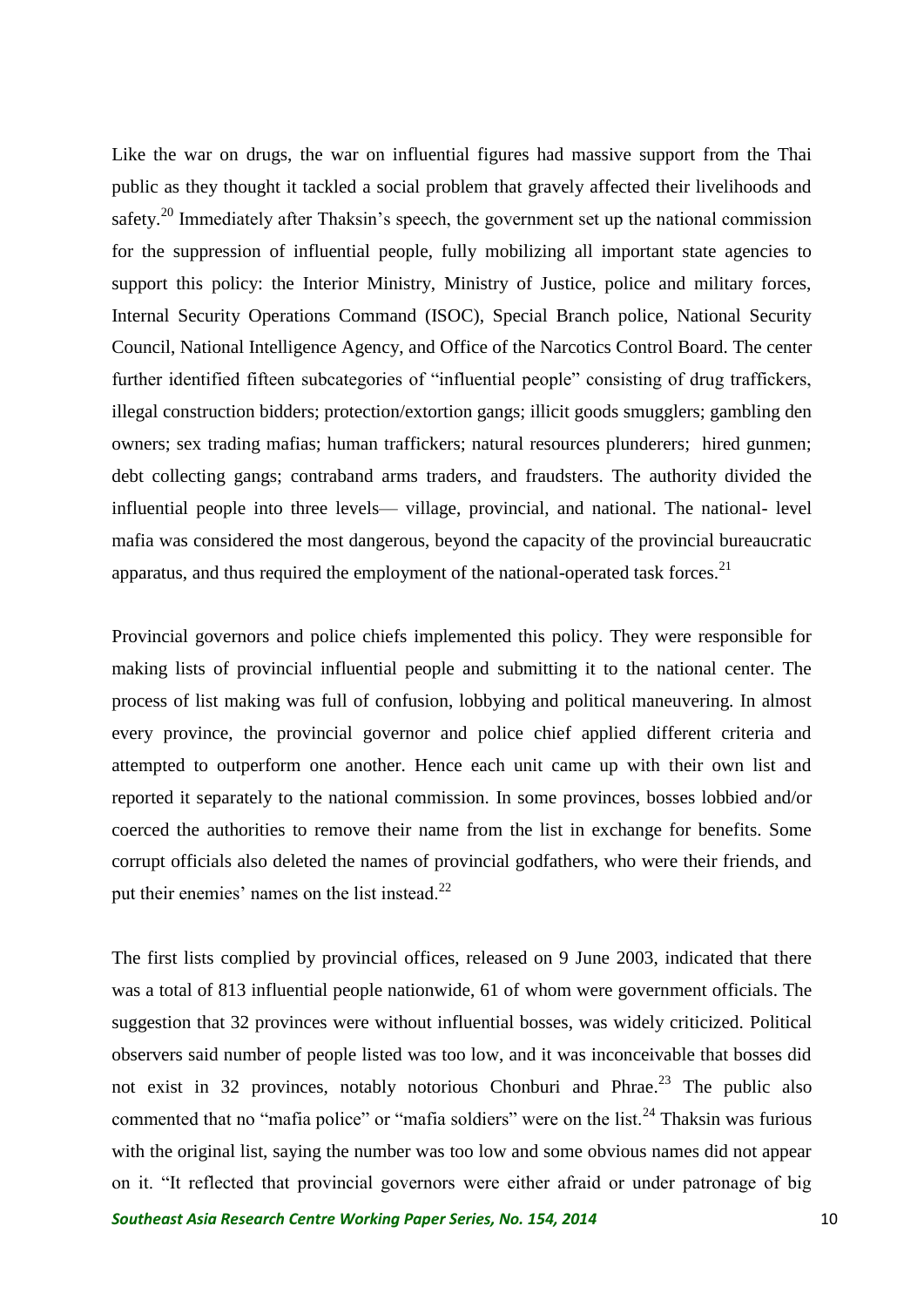mafias," he commented. He asked for a new list and threatened to demote local officials who failed to implement this policy effectively.<sup>25</sup> With strong political will from the prime minister, government officials carried out this policy forcefully. Two weeks later, the national commission came out with an updated list, increasing the total number of influential people to 2,700. $^{26}$ 

Even though this was national policy covering the vast scope of criminality in Thailand, in practice it was a selective provincial-based operation, with the ultimate aim of eliminating or weakening the political networks of provincial strongmen. This political agenda became obvious when the commission developed specific strategies to suppress the "dark influence" and actual targets. The commission explained it would suppress those "who acted above and against the law and operated as a network," rather than targeting petty criminals. According to the commission, influential networks comprised of three components: gang leaders/bosses; "troops" or "tools" (hired gunmen, hoodlums); and supporters (corrupt government officials). $27$ 

In a nutshell, the "war on influential people" was Thaksin's political attempt to demolish the political and coercive infrastructure of provincial bosses. It targeted both the local demand for and supply of electoral violence. Moreover, it aimed to destroy the economic base of provincial bosses by suppressing the illegal economy, and in the process enhance the popularity, legitimacy, and revenue of the government. For example, while suppressing illegal casinos and underground lotteries, the Thaksin government increased government lotteries and legalized the online lottery. As a result, government collected more revenue and used the money for charity and poor student scholarships, boosting Thaksin's populism.<sup>28</sup>

The real intent of the policy was to weaken political brokers and/or intermediaries so that Thaksin's TRT party could relate directly to voters. If the policy succeeded, Thaksin could gain control over provincial MPs both within and outside his party. It was a political strategy to undermine his political enemies, force opposition members to join the TRT, and tame recalcitrant TRT factional leaders. By bypassing local brokers, Thaksin could rely on party policies, branding, and the party machine to win votes, instead of local personal networks. Undoubtedly, the populist tycoon changed the system to serve his ambitious, personal goals. In the process, however, this policy campaign helped bring forth a political transformation from provincial-boss dominated, factional politics to party-dominated, policy-oriented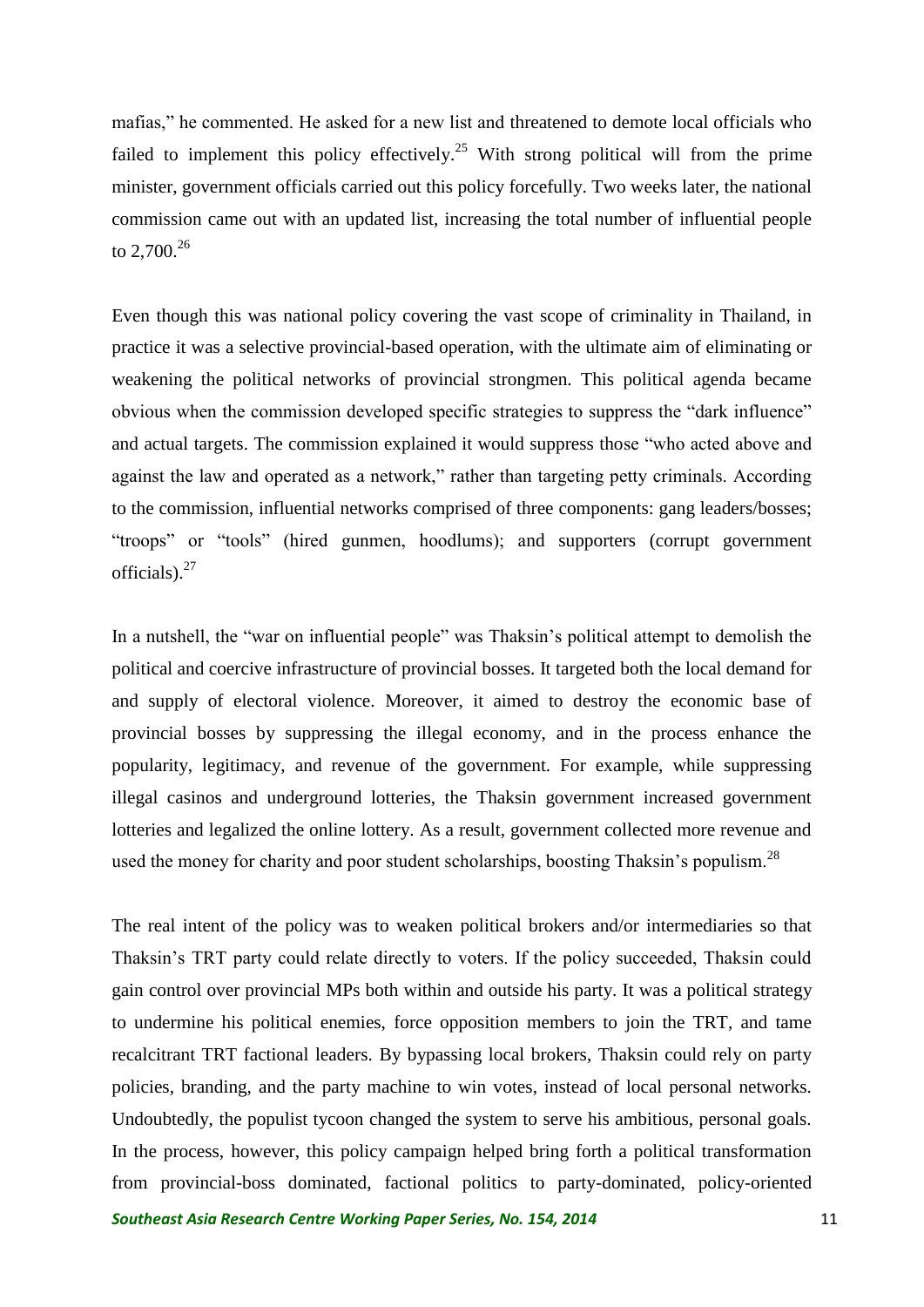politics led by a populist leader.

Therefore it is only partly correct to understand the war on influential people as Thaksin's attack on his political opponents.<sup>29</sup> This policy was more ambitious—it was part of his larger political project of reorganizing power structures and monopolizing the political market. Thaksin's policy targeted powerful figures, notably political bosses and their key vote canvassers from all political parties, including TRT. The areas targeted were provinces dominated by opposition parties and the provinces controlled by TRT MPs who appeared to be too independent. Police were active in many southern provinces, notably Nakhon Si Thamamrat, Trang, Surathani, Satun, Phang Nga, Phuket, Democrat Party strongholds.<sup>30</sup> Suphanburi, the stronghold of Banharn Silapa-archa Chart Thai Party's head, was also targeted. A task force of 200 policemen raided 15 houses, seized weapons and arrested three people on charges of possessing firearms. All those arrested were Chart Thai Party's vote canvassers. In Samutprakarn, police arrested a number of local politicians and seized heavy weapons; most of those arrested were connected to the Atsawahem family, a powerful political dynasty who had dominated the province for decades.<sup>31</sup> But the two provinces which were the commission's main focus were Phrae and Kanchanaburi, the two polarized provinces that the TRT had struggled to monopolize. In the 2001 elections, the Democrat Party fiercely contested the TRT's attempt to grab all seats in these two provinces but neither gained monopoly control.<sup>32</sup>

Thaksin chose Kanchanaburi as the pilot province for his campaign, saying it contained the highest number of mafia, hired guns, illegal arms traders, natural exploiters, and protection racketeers. "We are going to wipe out all of them [influential people]," said the Defense Minister, "in Kanchanburi, mafia are connected and backed up by MPs. We will beat them up. Believe me, the locals will not vote for them in the next election."<sup>33</sup> In early July 2003, police conducted house raids on two leading Democrat MPs, Pracha Phothiphiphit and Paiboon Pimphisitthawon, accusing them of being involved in the murder of TRT's key vote canvassers. Both were former *kamnan*-turned-businessmen who had risen to power by enriching themselves from business enterprises. They were respected and feared among the tough guys and underworld community in Kanchanabui. After the 2001 election, many vote canvassers were murdered in the province over conflict between these two *kamnans* and the TRT members. $34$  Knowing they were dealing with influential bosses, the government also used certain legal tools (prosecutions for money laundering, tax evasion, etc.) to supplement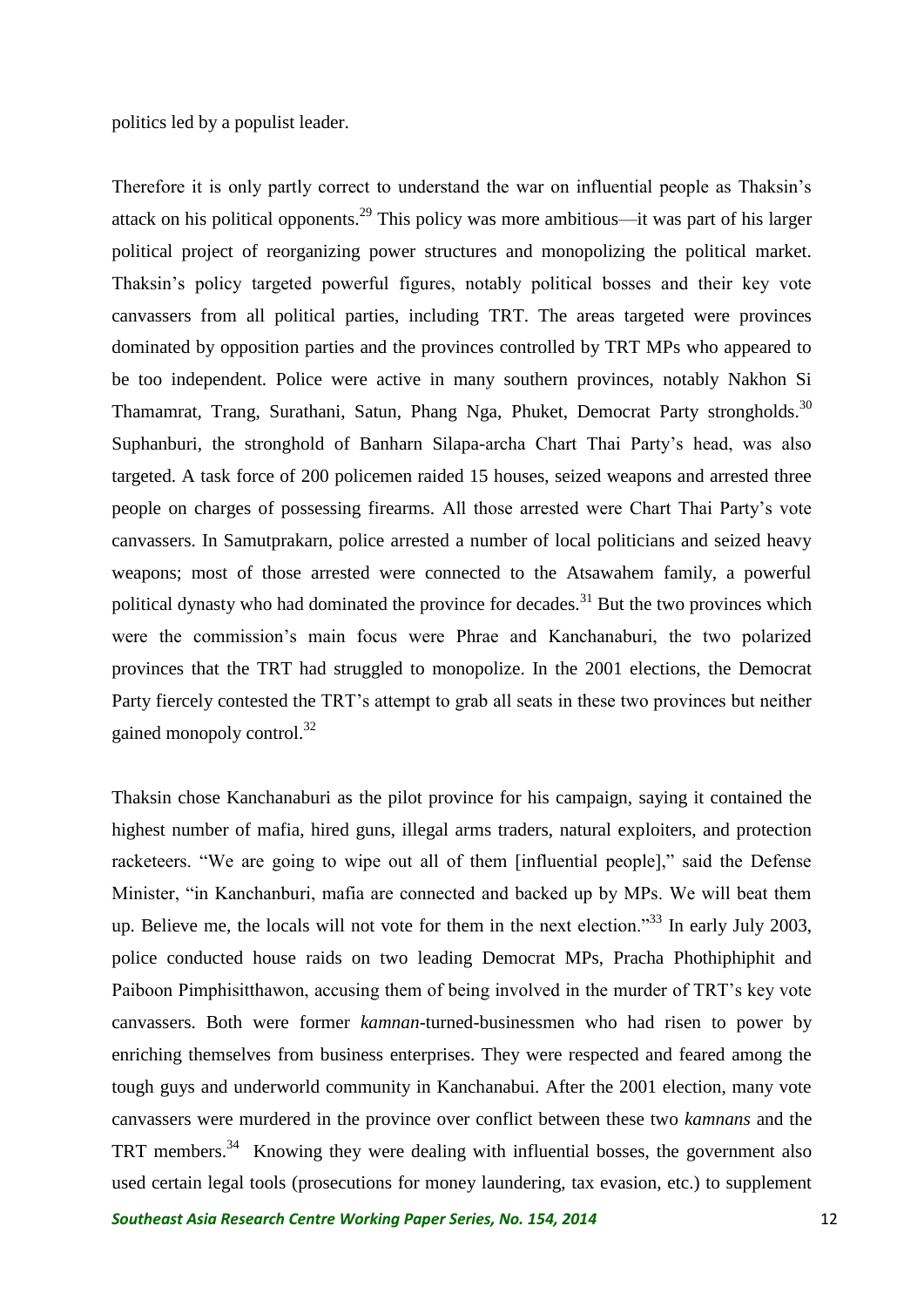the use of tough force. In early October, the police issued arrest warrants for Pracha and his wife on charges of using coercive force against other contractors in construction bidding and also accused them of being mafia leaders. Fearing he was next in line, Paiboon sent a signal to Thaksin that he wanted to make a political deal. A few months later, Paiboon went to greet Thaksin and other ministers when the cabinet had a special meeting in Kanchanaburi. In front of journalists, Thaksin told Paiboon, "Do not worry. You will be an opposition member for just a little while.<sup>35</sup> In the 2005 election, Paiboon abandoned his teammate Pracha, switching to TRT and helped them defeat the Democrat Party. Meanwhile, Pracha and his wife were convicted and given 5-year sentences for manipulating bidding, and their assets were seized by the authorities.<sup>36</sup>

The campaign targeted many other boss-style politicians or those affiliated with political bosses. At the campaign's peak from May to December 2003, many prominent godfathers found themselves embattled. Some of them were put under investigation, arrested and/or convicted, some mysteriously disappeared or went into exile, and a few of them were shot dead by unknown assassins. The media called 2003 "the year of the godfathers' obliteration."<sup>37</sup> In the end, most of the embattled bosses decided to move to TRT.<sup>38</sup> A Democrat female godmother and Phrae MP, Siriwan Pratsachaksattru, put up a strong fight against Thaksin and his campaign. She was a major obstacle to TRT's effort to achieve a power monopoly in Phrae, and the TRT made use of the war on influential people policy (among other political tools) to weaken her power base. Political warfare between them turned highly violent. When the Democrats came out to defend Siriwan and Pracha, Thaksin retorted,

The Democrat party should not protect the wrongdoers. If a party sponsors godfathers, the party faces a problem. The TRT party is no exception. If any members acted like godfathers and did not stop, they would be punished. I would not keep them in the party.<sup>39</sup>

To the surprise of many, Thaksin largely kept his promise. In many TRT strongholds, police searched TRT vote canvassers' houses and arrested local politicians who were political aides of TRT's MPs.<sup>40</sup> By the end of 2003, Thaksin had succeeded in asserting absolute control over all leading bosses in his party. He became the boss of bosses. His aggressive policy tools, though controversial, were effective. His government continued to suppress influential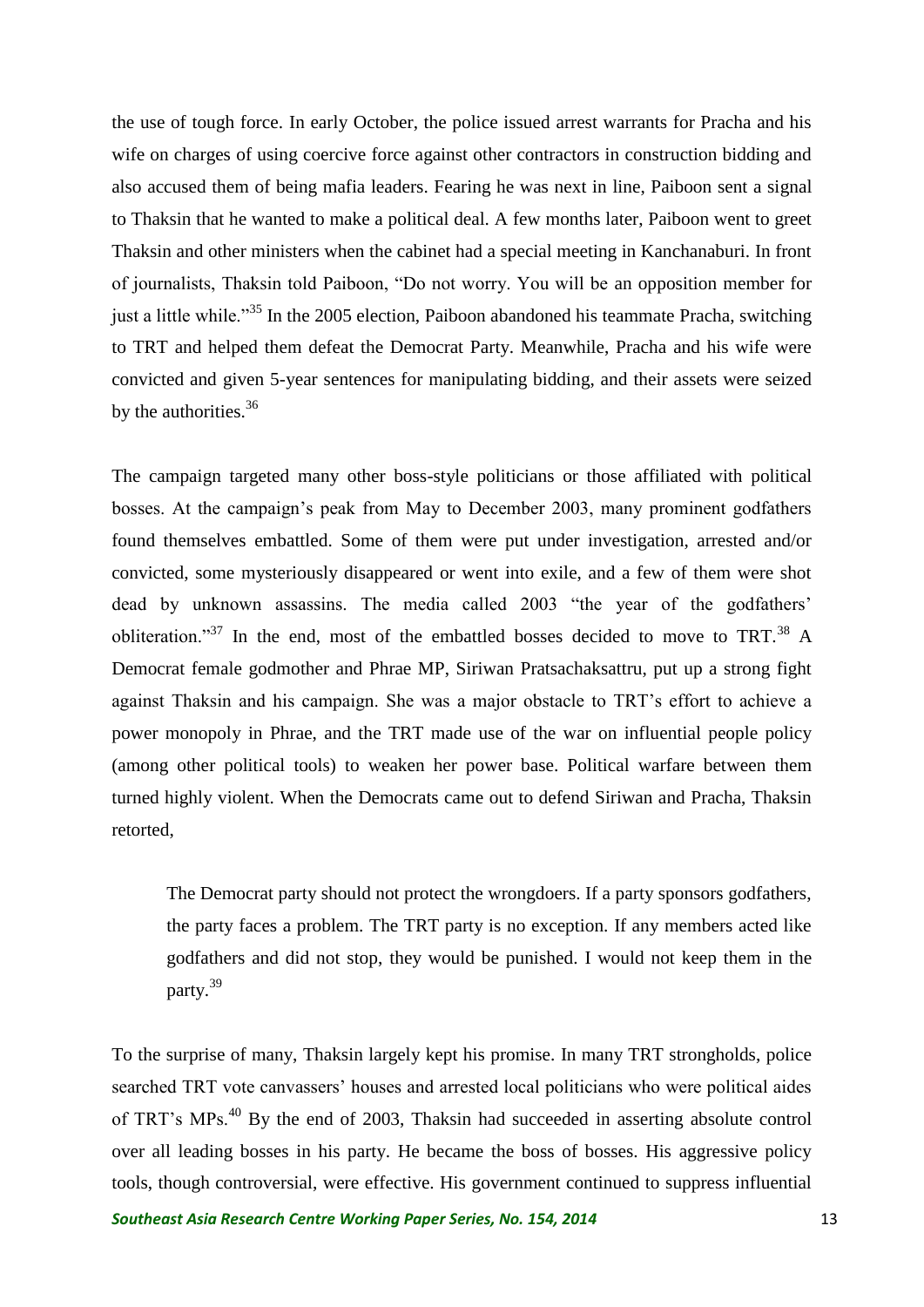people in 2004, but in a less spectacular fashion. Police revitalized the operation a few weeks before the February 2005 general election, focusing on suppressing local bosses and gunmen (especially in the south), justifying it as an attempt to make the election free, fair, and peaceful.<sup>41</sup> When campaigning started, all opposition parties and bosses were already demoralized as they struggled to protect their fragile political territory. Thaksin and his party machine, by contrast, entered the 2005 election with confidence and emerged resounding winners. The 2005 election was far from peaceful. The national political struggle shaped local political dynamics by turning competition in many districts into electoral warfare pitting those seeking to assert a monopoly against those seeking to protect their turf.

The Thaksin administration was the first in modern Thai history to attempt to domesticate and eliminate local bosses who had, for many decades, acted as political intermediaries in the Thai political system. Past governments, both dictatorial and democratic regimes, either had no political will, legitimacy or capacity to pursue this goal. The military-led governments (1947-1973, 1991-1992) lacked determination to suppress the local strongmen. The army leaders never perceived provincial bosses as political threats, as all provincial bosses were relatively weak in comparison to the army. Also, they needed provincial bosses to assume the role of political broker for the military-supported parties. Semi-democratic and civilian administrations in the 1980s and 1990s would have never dreamt of using such a strategy as it would have destroyed their fundamental powerbases. For Thaksin, by contrast, provincial bosses posed a threat to his populist party-building and he knew that his electoral success would be more sustainable without reliance on local godfathers. The implementation of this policy reflected the emergence of a new type of politics and a new relationship between Thaksin, who was a national businessman-cum-populist party leader, and provincial businessmen-cum-politicians.

Ironically, precisely by the time Thaksin had achieved his monopolistic control over electoral politics, he had rendered himself vulnerable to another sort of threat. His royal-militarybureaucratic opponents understood that the only way to unseat Thaksin was by non-electoral, extra-parliamentary means. The monopolistic political market created the realization among his enemies that it was impossible to defeat him in electoral games. All major opposition parties boycotted the 2006 general election. In September 2006, the royal-military alliance staged a coup to topple Thaksin. This historic coup transformed Thai politics into a new era, and once again changed the political landscape at both the national and local levels.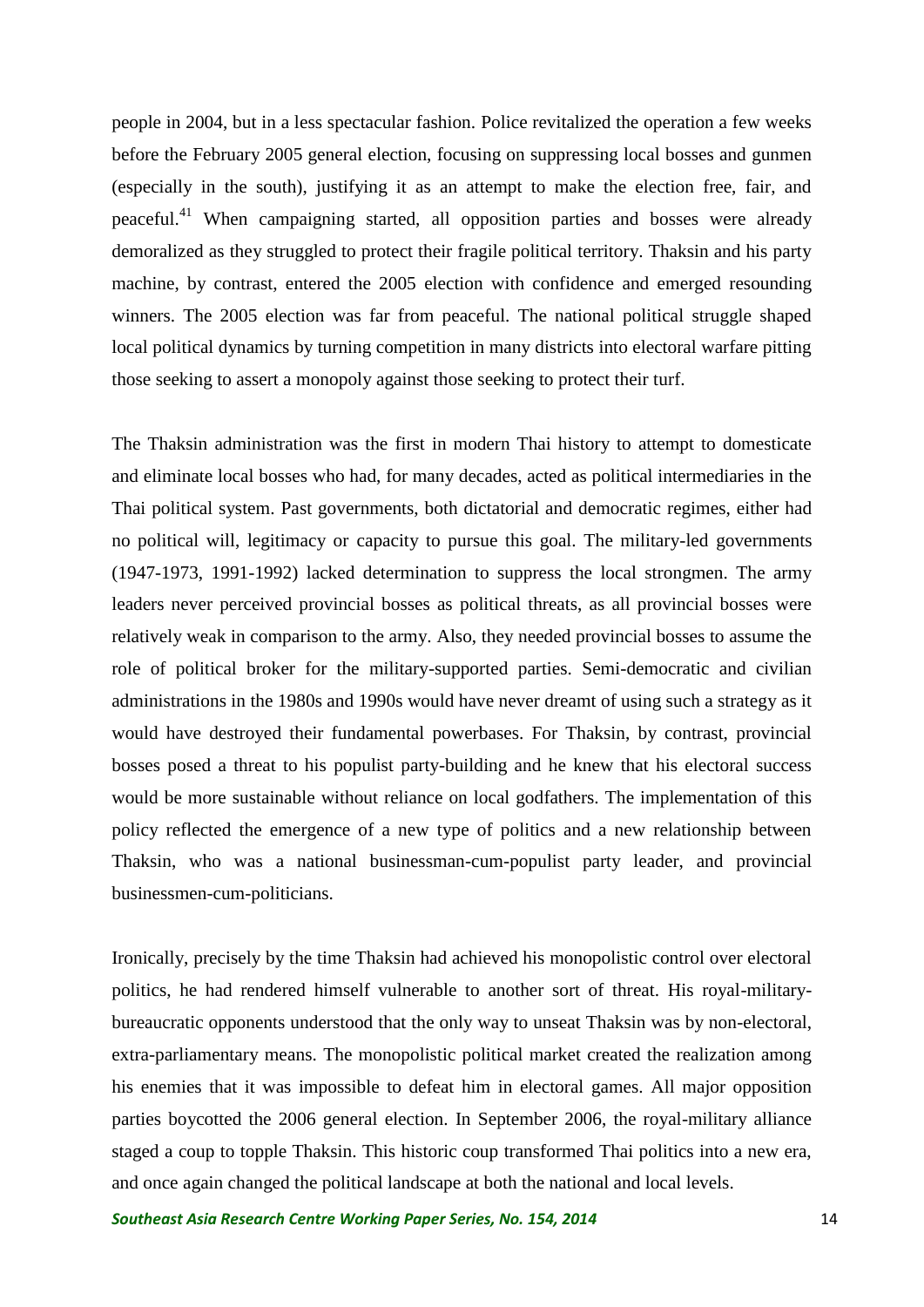#### *The 2006 coup aftermath: the militarization and ideological struggle of Thai politics*

While the landslide 2005 election victory and single-party government brought selfconfidence and political aggrandizement to Thaksin, it generated fear and perturbation among his opponents. Since 2001, Thaksin and his party had succeeded in undermining rival political parties' power bases and provincial politicians' territorial power. But Thaksin had not been able to subvert extra-parliamentary forces, in particular the royalist networks and the military—an alliance constituting the most formidable sources of traditional power in the Thai polity.

Soon after the 2005 election, those opposing Thaksin (business rivals and personal foes, NGO activists, journalists, academics, human right defenders, and the urban middle class) joined forces against his government. By early 2006, Thaksin's legitimacy was eroded by his controversial business dealings, and the anti-government movement led by media mogul Sondhi Limthongkul and Maj. Gen. Chamlong Srimuang gained crucial momentum.<sup>42</sup> In an attempt to revitalize his legitimacy, the embattled prime minister dissolved parliament and called for a snap election in April 2006. All main opposition parties (the Democrat Party, the Chart Thai Party and the Mahachon Party) decided to boycott the election, leaving the TRT party running unopposed. Political party leaders claimed that Thaksin no longer had legitimacy and the snap election was only Thaksin's attempt to divert public attention from his business scandal. The sudden dissolution, they argued, also left opposition parties no time to prepare for an election campaign.<sup>43</sup> After the release of the election results, showing that the Thai Rak Thai Party won 460 of the 500 seats, anti-Thaksin leaders declared that they did not accept the results and "would go on rallying until Thaksin resigns and Thailand gets a royally-appointed prime minister."<sup>44</sup> The political situation reached an impasse.

Unexpectedly, on 25 April 2006, the king gave speeches to groups of senior judges from the Administrative and Supreme Courts, questioning the democratic nature of the April general election. He commented that dissolving parliament and calling a snap election (within thirty days) might have not been correct in the first place. At the end of his speeches, the king called on the judges and those from the Constitutional Court to work together to resolve the current political crisis.<sup>45</sup> Certainly, the king's speeches constituted royal intervention in the midst of the crisis. Two weeks later, the Constitutional Courts nullified the April 2006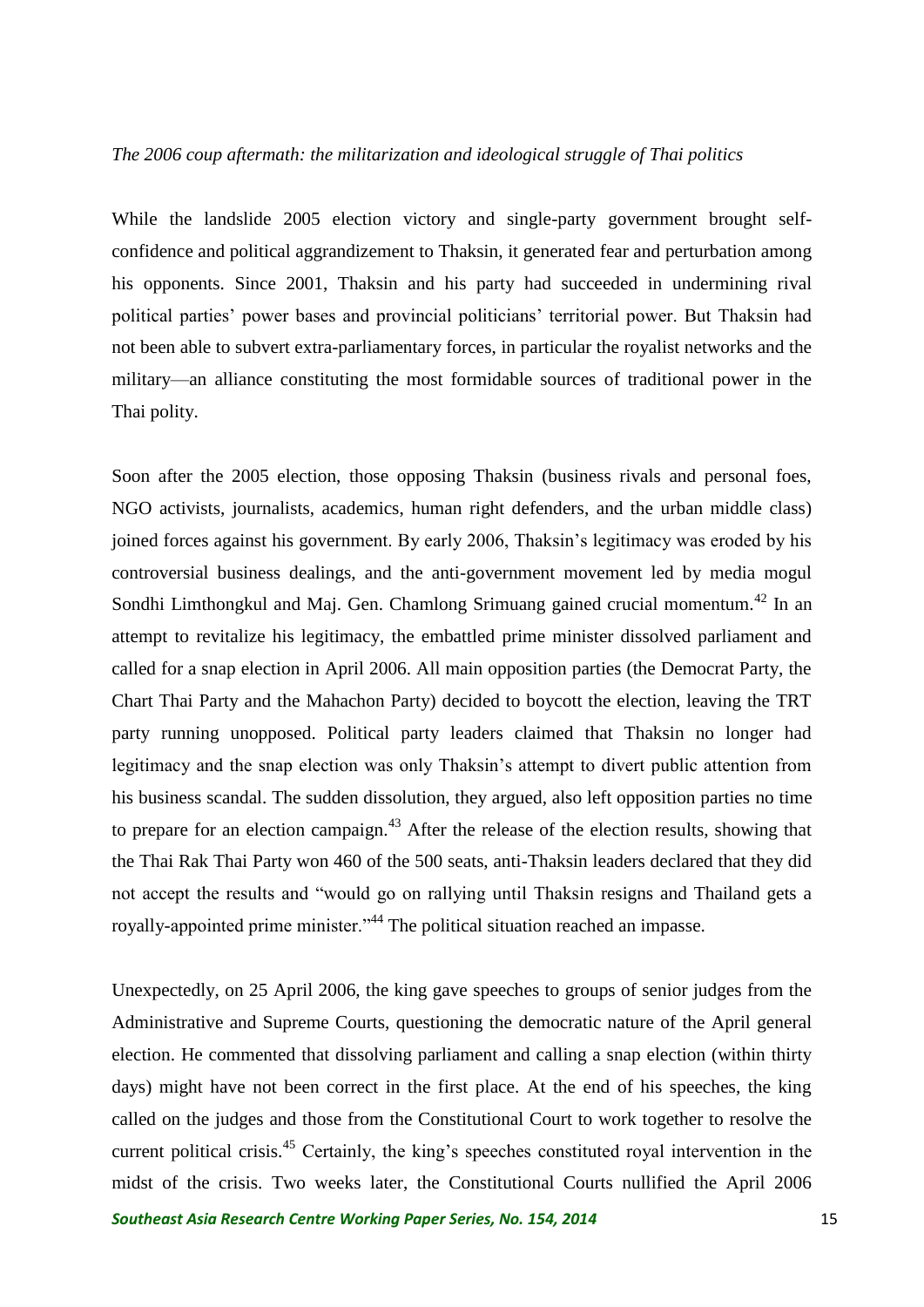election, and ordered a new election.<sup>46</sup> The Thaksin cabinet decided to hold it on 15 October 2006. This scheduled election never took place.

On 19 September 2006, a group of army leaders staged a coup, the first in fifteen years. The timing of the coup was significant; it occurred a month before the proposed election. The coup makers clearly wanted to halt the electoral process. In this sense, the 2006 coup fits the definition of electoral violence as "an act or threat of coercion, intimidation, or physical harm perpetrated to affect an electoral process, of which violence may be employed to influence the *process* of elections – such as efforts to delay, disrupt, or derail a poll.<sup>347</sup> It was the first time in Thai history that the coup was carried out with the intention of directly interfering in the electoral process.<sup>48</sup> The post-1997 style of electoral politics had become a major threat to the royal-military alliance's standing. The alliance could not beat Thaksin and his political machine at an election. Thai elites, thereby changing the mode of the game, staged a coup to eliminate Thaksin. The consequences of the coup were drastic. From 2006-2011, political contestation moved from the electoral arenas to the street. This changed the mode of conflict and the pattern of political violence, as state and street violence took the place of electoral violence.

Many pundits and coup-supporters praised the 2006 coup for its bloodless nature. As political events unfolded, however, it was clear that this coup was the most violent in Thai history, in terms of its subsequent implications. The coup led to a large number of deaths and injuries as it exacerbated conflict, deepened political polarization, and created widespread confrontation between security forces and demonstrators and among opposing groups of protestors. Looking at the political phenomena Thai society has witnessed since the coup, one can see the emergence of many different forms of violence: the growth of militant social movements (both the Yellow and the Red Shirts); the use of gangs and thugs in political confrontation; the presence and involvement of paramilitary forces (either affiliated with the movement or acting independently) in protests; violent clashes between protesters affiliated with different movements; the resurgence of the politicized army and its violent suppression of citizens; the selective use of force by security groups in dealing with protesters; the use of snipers by the army to kill protesters; the assassinations of mass movement leaders in broad daylight under the emergency decree; the assassination of rogue soldiers; assassination attempts and intimidation of privy council members, prime ministers, judges, and election commissioners; bombings in the capital targeting government buildings and the protest sites; the wide use of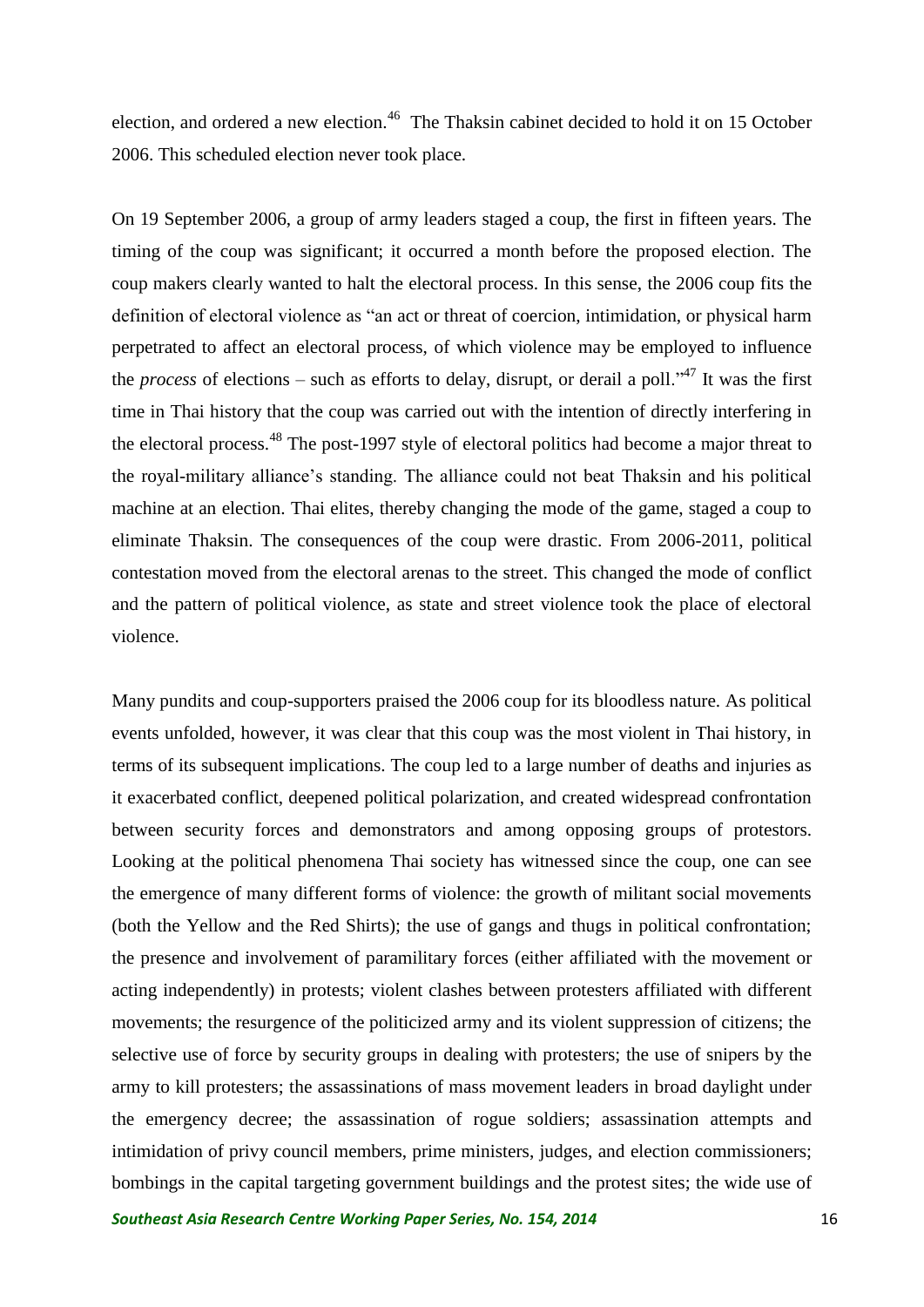war weapons on all sides of conflict (M16, AK-47 and M79); and conflict within the army and between the army and the police.

The April-May 2010 military crackdown, when the government ordered the army to suppress the Red Shirt demonstration led by the United Front for Democracy against Dictatorship (UDD) who occupied some areas of central Bangkok between March and May 2010, marked the culmination of political violence. The confrontation between the military and the Red Shirts around the perimeter of the protest site ended up in the violent crackdown on 19 May 2010, killing 94 people and wounding thousands. <sup>49</sup>

The locations, methods, perpetrators and victims of violent incidents in the post-coup era indicate a new pattern of violence in Thailand. The army has returned to the political theater as the main actor, committing the most violent acts and being responsible for a high proportion of the death toll. The April-May 2010 crackdown represented the most violent political suppression in modern Thai history, with an official death toll exceeding those of the three previous political crises: the student-led uprising in 1973, the massacre in 1976 and the pro-democracy demonstrations in 1992.<sup>50</sup> The resurgence of state violence since the 2006 coup is detrimental to the progress of parliamentary democracy as it works directly against electoral institutions. In the past, state violence had been prevalent during the military dictatorial regimes from the 1950s to 1970s, in which state agents illegitimately acted against political dissidents and enemies. During the mid 1980s, however, the practice of state violence had been gradually taken over by private killings among politicians and local bosses competing for control over the socio-economic resources within a given territory, and for the MP positions. Candidates' use of violence was aimed at winning elections, not disrupting or destroying the electoral process. It was violence in the realm of electoral competition, and respectful to electoral democracy.

When state violence was revitalized after the 2006 coup, it was not directed against individuals as was the case in the past; rather, it was targeted against political forces and institutions that underpin electoral democracy. If from 1979 to 2005 electoral violence stemmed from the vulnerability of political bosses, the post 2006 coup violence stemmed from the vulnerability of traditional elites and the erosion of their power. Unelected elites resorted to violence to reconsolidate their power and undermine their opposition. First of all, the 2006 coup overthrew the popularly elected government and prevented an election.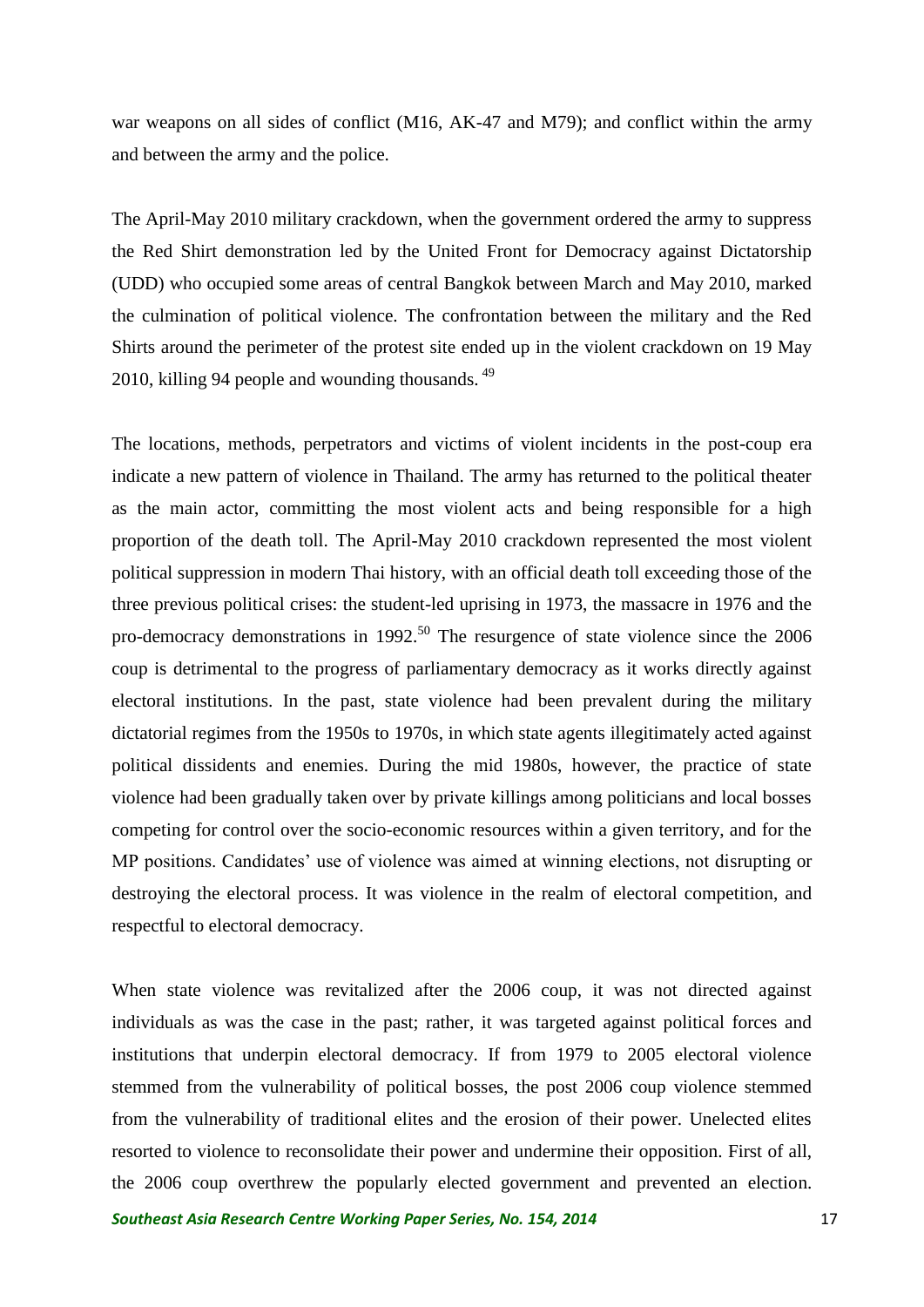Second, the military-backed Abhisit government (2009-2011) used violence to suppress the electorate's political demands and to derail the electoral process.

Before resorting to violence, Thaksin's opponents had tried legal avenues to undermine Thaksin's political networks. On 30 May 2007, the Constitution Court delivered a ruling dissolving the Thai Rak Thai Party and banning 111 executive party members from any involvement in political affairs for five years. The judges found some TRT party executives guilty of violating the electoral laws in the April 2006 election.<sup>51</sup> The TRT members created a new party called Palang Prachachon (People's Power Party- PPP) led by veteran politician Samak Sundaravej to stand in the 2007 election. Running on a populist policy platform and Thaksin's popularity, the PPP was victorious and formed a coalition government. However, on 9 September 2008, the Constitutional Court delivered a controversial decision disqualifying Samak from the premiership.<sup>52</sup> The majority of the PPP and the coalition parties then voted for Somchai Wongsawat, Deputy Prime Minister and the brother-in-law of Thaksin to be the new premier. Somchai stayed in power for only three months and was forced to step down in the middle of the Yellow Shirt's airport occupation, after the Constitutional Court passed a ruling dissolving the PPP on charges of electoral misconduct.<sup>53</sup> Immediately after Somchai stepped down, military leaders forced some of Thaksin's allies to switch sides and vote for Abhisit.<sup>54</sup>

In the end, these various legal measures failed to undermine Thaksin and his network of support, as the Red Shirt movement emerged to support Thaksin's allied parties and oppose the junta-backed government. The Red Shirts were a cross-class political movement of elements of the electorate, frustrated at how their elected government had been toppled, their choice of political party dissolved, and their electoral rights deprived. In 2009 and 2010, hundreds of thousands came to Bangkok to ask for the dissolution of the House and a new election from Abhisit, whose rise to power they deemed illegitimate. The protesters wanted to go to the ballot to exercise their basic political rights; they were not pursuing armed struggle or calling for the overhaul of the political system. Viewed this way, Abhisit's deployment of tanks and troops (with the tacit support of traditional elites) to suppress the demonstrators had two implications: to silence the voice of urban and rural mass electorates and to delay the reestablishment of electoral democracy. Collusion between the civilian administration of Abhisit and the traditional elites departed from previous patterns of repression. The civilian government authorized and carried out the crackdown and the government was able to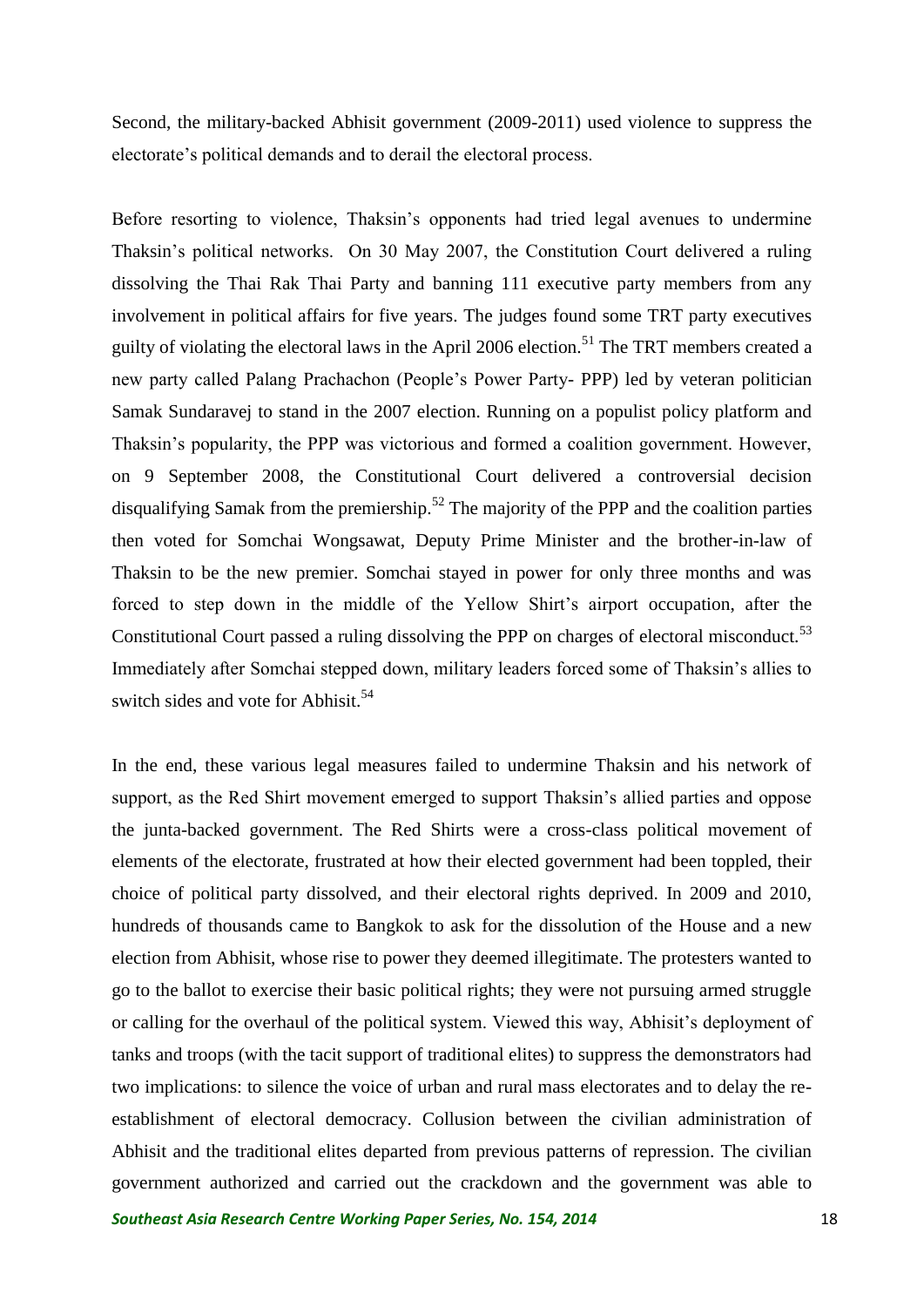maintain their power even after committing mass murders.<sup>55</sup> In the post-2006 coup era, the traditional elites and the Democrat Party had become indispensible political partners.<sup>56</sup>

Post-coup killings were more spectacular and public, in stark contrast to the secretive (but simple) nature of electoral violence among politicians.<sup>57</sup> The new mode of violence included the use of heavy weapons; the deployment of snipers; drive-by shootings; the use of car bombs and rocket-propelled grenades. Electoral killings normally happened in the provincial or remote areas (even if the ultimate aim was seizing a slice of political power at the national level). The new type of killings happened in the capital city, not rural areas, as Bangkok was repeatedly the stage for violent clashes between the demonstrators and the state apparatus. While electoral violence is decentralized, state and street violence is centralized.

What made the latest episode of political violence more complex and worrying was the use of coercive force by social movements. Both the Yellow and Red Shirts rhetorically vowed their commitment to non-violent struggle, but some of their actual practices violated the principles of non-violence. One of the (notorious) novelties of both movements was the use of hired thugs and gangsters to take care of security. Many were retired or active uniformed men who had military training. These paramilitary units were also working as security guards for the movements and their top leaders. The mobilization style of both movements was provocative and confrontational. It was true that most of the Yellow and Red Shirt protesters were unarmed and committed to non-violent practices, but the presence of armed elements weakened the legitimacy of the movements and made them prone to militarism and violent clashes. The intensified extra-parliamentary conflict in the forms of violent interactions between the opposing movements and the state overwhelmed the country's political life and weakened parliamentary democratic processes.<sup>58</sup>

The victims of political violence over the past few years have been mostly protesters, movement leaders, and government officials, not politicians. In fact, no single politician has died as a result of the recent chaos. This reflects the minor or diminishing roles of political bosses, political parties and parliament in the current crisis. They have disappeared from the scene, most of the time merely bystanders. Some politicians were directly involved in the conflict, but as members of the movement, not as  $MPs$ .<sup>59</sup> Political parties had an uncomfortable relationship with the mass movements (both the Yellow and the Red Shirts). There was some evidence of political parties tacitly supporting the movements by giving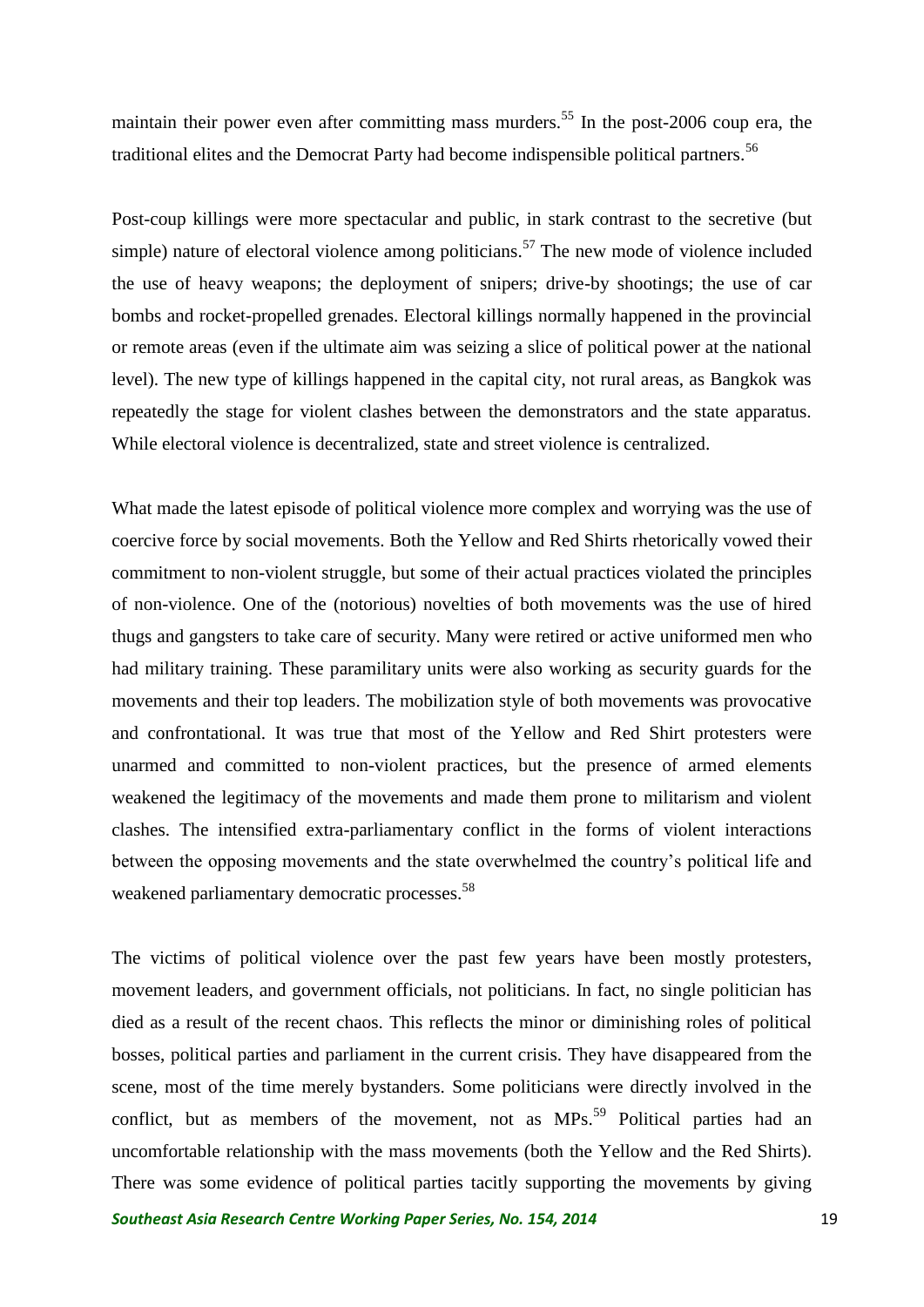them resources for mobilization, but most politicians tried to distance themselves from extraparliamentary politics. There were also internal debates within the Pheu Thai and Democrat Party on how to establish an appropriate relationship with the movements.<sup>60</sup> After 2006, the Pheu Thai and the Democrat Party realized that the Red Shirt and the Yellow Shirt movements' political supports were key to their respective electoral victory, but they did not want the social movement to dominate the party's direction and decision making. Tension between parliamentarians and political movement leaders thus existed throughout this period. However, the tension manifested in varying degrees from one province to another, therefore having different effects on the provincial electoral competitions. In strong Yellow Shirt provinces, one could observe a strong alliance between the Yellow Shirts and the Democrats. The Red Shirt movement was strong in the north and northeast, therefore most Pheu Thai MPs attempted to establish a good relationship with them. Only a few provincial bosses, notably those who had established monopoly power in their territories, did not need the movement's support; still, even these bosses had to avoid a hostile relationship with activists who transformed themselves into political brokers. Any bosses who pitted themselves against the color-coded movement dominant in their respective bailiwicks faced a challenging task and risked being defeated at the election.

From 2006-2011, the two most formidable forces in Thai politics were the colored mass political movements and the army. Politicians and political parties, as explained above, had been marginalized in this era of street politics. The establishment had weakened the parliament and electoral democracy through army interference, judicial activism, and reactionary social movements. An unelected elite minority had asserted extra-constitutional power over the political system. With the frequent dissolution of political parties, the truncation of political space and the deprivation of voting rights, frustrated elements of the electorate had no other option but to engage in mass mobilization. Fundamentally, the eruption of street violence was a by-product of the royal-army alliance's interference in electoral politics. The violent clashes between social movements and the military forces were non-electoral violence that had led Thai society to an impasse and a continued cycle of violence. Nearly everyone felt unsafe in this political environment. To paraphrase Benedict Anderson, it was "violence without progress."

*Southeast Asia Research Centre Working Paper Series, No. 154, 2014* 20 The struggle between the establishment and those aligned with ousted Prime Minister Thaksin has deeply transformed Thai politics. Overall, it has made political struggle more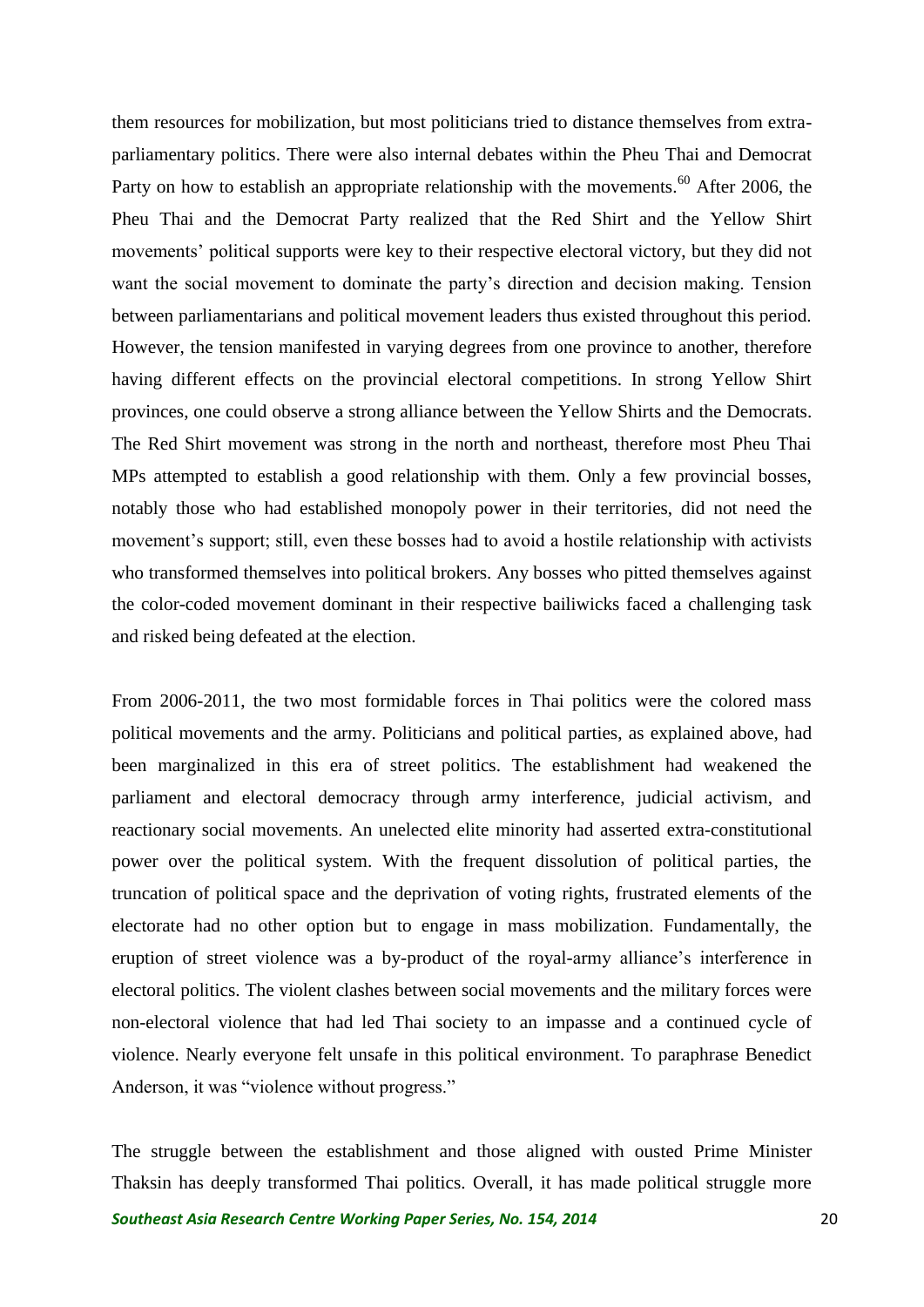ideological. Electoral competition is no longer dominated by particularistic campaigns, but is instead infused with ideological and programmatic debate. Voters have different political stances and ideas regarding democratic values. They consider issues of the rule of law, the constitution, judicial activism, court decisions and they question the legitimacy of the coup and royal-army political interference, military suppression, and the nature of Thaksin's rule. These differing values and ideas affect voting. Color-coded politics and ideological conflict at the national level overrides personal conflicts among political bosses/families at the local level. With this changing mode of conflict, the demand for assassinations during election campaigns has decreased (though not entirely disappeared) as killing one individual candidate or vote canvasser could not substantially alter election results. This is the background to the 2007 and 2011 elections, which, as noted above, involved less electoral violence.

In conclusion, from 1997-2006, two major national-level factors—the 1997 constitution and its newly designed electoral system and the rise of a strong populist party and Thaksin transformed local political structures and power balances. They unsettled the existing local political order. Thaksin's ambitious goal of monopolizing the political market raised the stakes of electoral competition, forcing provincial bosses to employ fierce tactics to defeat their competitors. Consequently, the demand for and supply of electoral violence increased, as witnessed in the 2001 and 2005 elections. After 2006, because of the coup, political settings at the national and local levels underwent another major change. The royal-military intervention in the electoral process combined with growing ideological politics stifled and marginalized provincial bosses, thereby decreased the demand for violence and brought the decline of electoral violence in the 2007 and 2011 elections.

**Notes** 

 $\overline{a}$ 

<sup>&</sup>lt;sup>1</sup> Prajak Kongkirati, "Bosses, Bullets, and Ballots: Electoral Violence and Democracy in Thailand 1975-2011," PhD dissertation, Australian National University, 2013: 173. <sup>2</sup> For detail on the political reform movement and the 1997 constitution, see Michael Connors, "Framing the 'People's Constitution'," in *Reforming Thai Politics*, ed. Duncan McCargo (Copenhagen: NIAS; Richmond: Curzon, 2002), 37-56.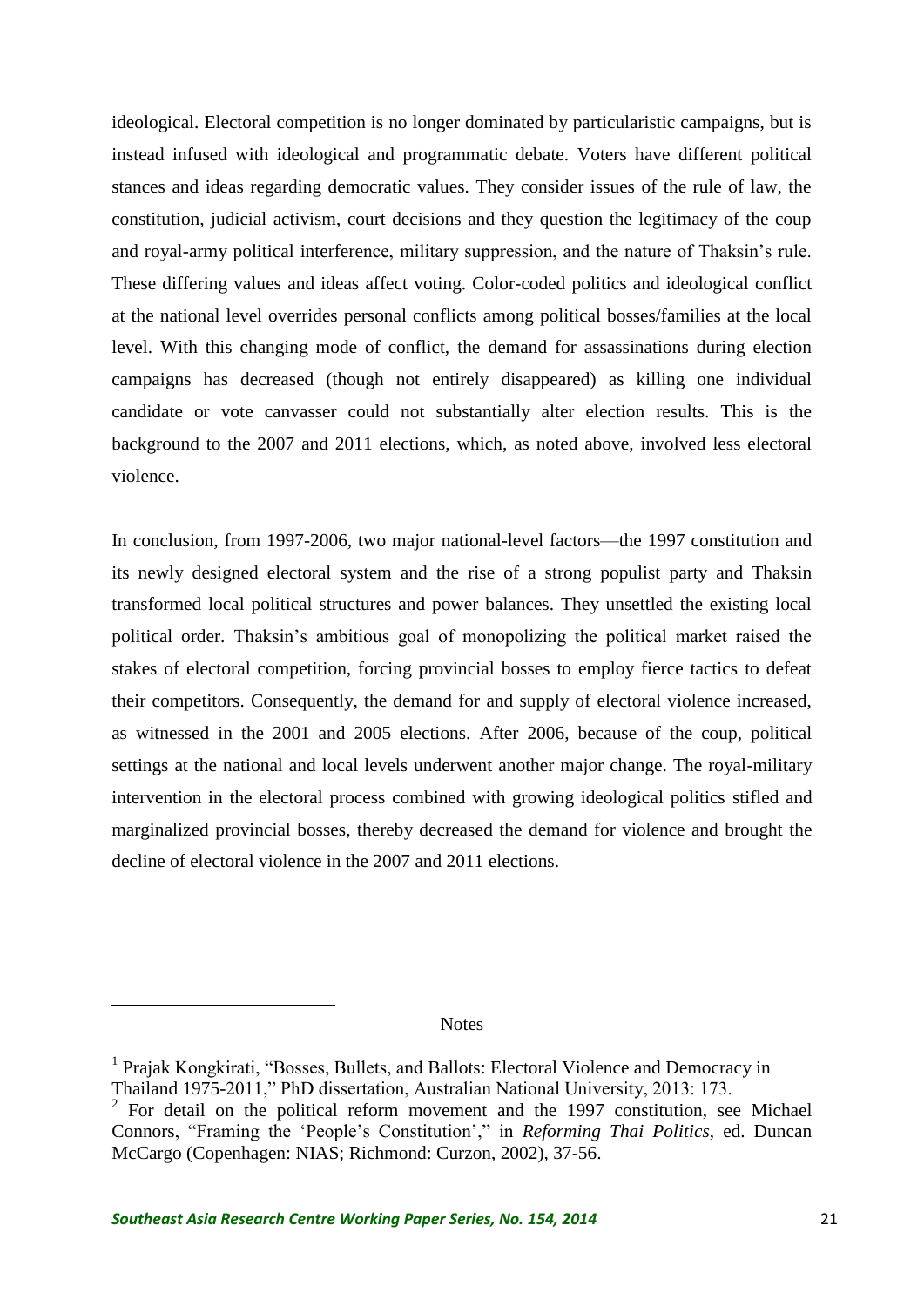3 See Allen Hicken, "How Effective Are Institutional Reforms?" in *Elections for Sale: The Causes and Consequences of Vote Buying*, ed. Frederic Charles Schaffer (Boulder, Colo.: Lynne Rienner Publishers, 2007), 145-160.

5 See constitutional drafters' arguments and debates in Thawinwadi Burikun et al., *Database for Thailand's Constitution Drafting Assembly Records: The 1997 Constitution of the Kingdom of Thailand* (Bangkok: King Prajadhipok's Institute and Asia Foundation, 1999) (in Thai). However, evidence from other countries shows that smaller districts might in fact facilitate vote-buying as the number of votes needed to win is fewer. Also a single-seat district is still basically a candidate-centered electoral system, generating strong incentives to cultivate personal support networks (Hicken 2007: 47-60). The elections of 2001 and 2005 demonstrated that these caveats had a certain merit.

 $6$  The FPTP is widely considered the "simplest form of plurality/majority system... in which the winning candidate is simply the person who wins most votes" [Andrew Reynolds, Ben Reily, and Andrew Ellis (eds.), *Electoral system Design: The New Institutional IDEA Handbook* (Stockholm: International IDEA 2005): 35]. On discussion of electoral system choice and conflict, see Arend Lijphart, "Constitutional Design for Divided Societies," *Journal of Democracy* 15, no. 2 (April 2004): 96-109.

<sup>7</sup> In the 2001, 2005, and 2007 elections, the ECT focused entirely on vote buying and electoral fraud, and turned electoral security over to police. It was not until the 2011 election, after electoral violence had become a major concern and taken seriously by the ECT. Interview, two senior ETC officers, Bangkok, 8 June 2011; interview, senior police officer overseeing election security, 9 June 2011 and 25 July 2011.

<sup>8</sup> The Phalang Tham Party was founded in 1988. Its major vote base was the urban middle classes in the capital. At its peak in the March 1992 elections, the party won 41 seats nationwide (32 of which were in Bangkok). But it managed to obtain only 1 seat in the 1996 election, and Thaksin resigned as party head when the voting was over.

<sup>9</sup> Thanee Chaiwat and Pasuk Phongpaichit, "Rents and Rent-Seeking in the Thaksin Era," in *Thai Capital after the 1997 Crisis*, eds. Pasuk Phongpaichit and Chris Baker (Chiang Mai: Silkworm Books, 2008): 255-256.

<sup>10</sup> Thani and Pasuk 2008: 257, 258. By comparison, the provincial-level businessmen had pursued a more risky path. A large number of provincial business entrepreneurs had had active involvement in electoral politics since the late 1970s, and, by the 1990s, some of them had direct control over political party (Banharn Silpa-archa was the best example).

 $11$  On studies of Thaksin's and the Thai Rak Thai party's political successes and pitfalls, see Kasian Tejapira, "Toppling Thaksin," *New Left Review* 39 (May-June 2006): 5-37; Pasuk Phongpaichit and Chris Baker, *Thaksin: The Business of Politics in Thailand* (Chiang Mai: Silkworm Books, 2004).

 $12$  Narong controlled large numbers of MPs in the North, while Sanoh controlled the central and northeast. Both factions combined had more than one hundred MPs.

<sup>13</sup> In the 2001 and 2005 elections, several of TRT's less influential candidates were able to defeat powerful bosses because of the party-policy package.

 $14$  Also, the constitution stipulated that the 2001 election was the last in which politicians were allowed to be a party member for less than 90 days before the election. A large number of politicians took advantage of this regulation. After this election, the 90-day party membership rule would be enforced, greatly benefiting Thaksin's party.

 $15$  In the 2001 election, the TRT won 248 out of 500 seats (48 party-list and 200 constituency seats) so Thaksin needed to invite other parties to form coalition government. In the 2005 election, he aimed to win an absolute majority, eventually succeeding as the TRT won 377

<sup>&</sup>lt;sup>4</sup> Hicken 2007: 154.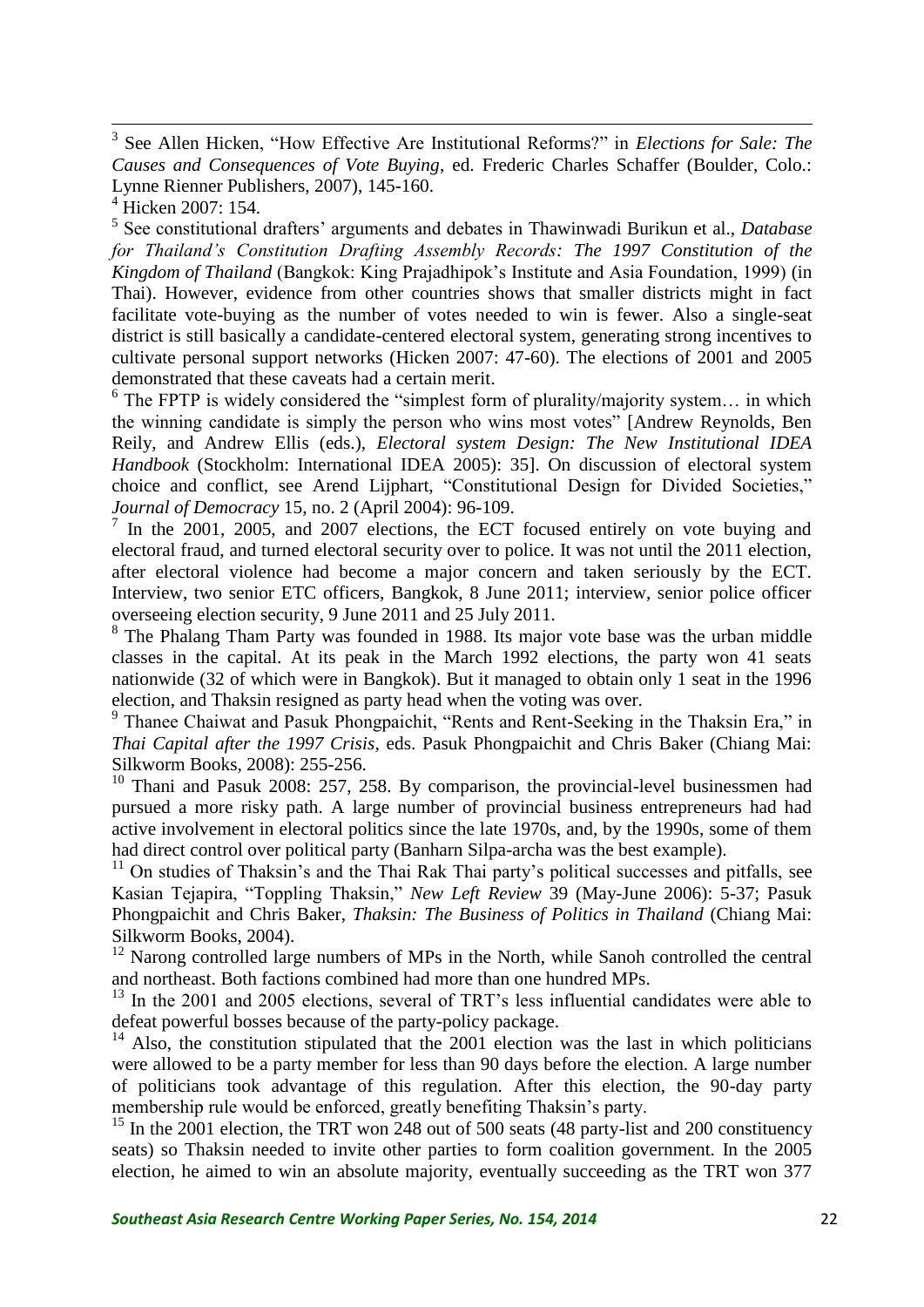out of 500 seats (75 percent). They thus became being the first party in Thai history to establish single-party government.

<sup>16</sup> Between February and May 2003, the Thaksin government launched a countrywide campaign against drug dealers. Within four months, 2,598 alleged drug offenders were shot dead in apparent extrajudicial killings; many of those killed were on "blacklists" prepared by police and local government agencies, who used these lists to settle personal disputes and score political points. See Human Rights Watch, *Human Right Watch World Report 2007: Events of 2006* (New York: Human Rights Watch, 2007): 329-334.

<sup>17</sup> Thaksin delivered this speech on 20 May 2003 at the Royal Police Club, Bangkok, to a group of provincial governors, police chief, and high-ranking officials. See the full speech in Department of Provincial Administration, *Suppression of Influential People: A Volume of Related Official Documents* (Bangkok: Asaraksadindaen, 2003): 3-8 (in Thai).

<sup>18</sup> Department of Provincial Administration 2003: 4, 7.

<sup>19</sup> Quotation came from Department of Provincial Administration 2003: 4, 6; and *Daily News*, 14 December 2003: 1, 2 (respectively).

<sup>20</sup> According to the survey conducted by the National Statistics Office in 2003 and 2005, More than 86.5% of respondents were satisfied with the government's campaign to suppress influential figures. See National Statistics Office, *Public Opinion Surveys on the Suppression of Influential People* (Bangkok: National Statistics Office, 2005): 15 (in Thai).

<sup>21</sup> See more details in "guidelines for the suppression of influential people" Department of Provincial Administration 2003: 27-28, 31.

 $22$  Journalists reported powerful bosses in some provinces paid 10 million baht to highranking officials. The Interior Ministry did not confirm but neither denied the possibility of the bribe as well (*Krungthep Thurakit*, 12 June 2003: 9, 16).

<sup>23</sup> Provinces with the highest number of influential people were Kanchanaburi, Nakhon Si Thammarat, Mukdahan, Trang, and Chiang Rai (respectively). Out of 813 figures, most of them were connected to illegal gambling, drugs trafficking, hired guns, and natural resource exploitation. See the complete list in *Matichon*, 10 June 2003: 1, 12.

<sup>24</sup> *Matichon*, 3 July 2003: 1, 16.

1

 $25$  Eventually, his government demoted and transferred some provincial governors and police chiefs out of their areas. In Phang Nga province, a Democrat Party stronghold, both the governor and the police chief were transferred as they came up with only two names of provincial bosses (*Thai Rath*, 10 July 2003: 1, 16, 19).

 $26$  The number of influential people increased in every province. For example, in Phrae, it rose from zero to 50, and in Buriram it rose from 14 to 45 (*Matichon*, 24 June 2003: 1, 15).

<sup>27</sup> I translated "troops" from Thai word "*kongkamlang*" and "tool" from "*khrueangmue*." Both words were used emphatically in the commission's document. See the commission's strategies in Department of Provincial Administration 2003: 24-25.

<sup>28</sup> See Chitti et al., *A Report on Lottery* (Bangkok: Faculty of Social Administration, Thammasat University 2007) (in Thai).

<sup>29</sup> This conventional wisdom was widely shared among political pundits, journalists, NGO activists, public intellectuals and academics. See *Nation Sudsapda* (2-8 June 2003): 16.

<sup>30</sup> In Phang Nga, the leading Democrat's brother was named an "influential" figure. The Democrats said there were political motives behind the list to discredit their party member. They also claimed the TRT contacted many politicians in Phang Nga to run for the TRT in exchange for their names being removed from the blacklist. (*Matichon*, 9 July 2003: 1, 15).

<sup>31</sup> Banharn and other Chart Thai's Suphanburi MPs were furious at the attack. One Chart Thai MP said he agreed with government policy but disapproved of the way the government used this campaign to destroy its political opponents. (*Thai Rath*, 1 October 2003: 1, 19).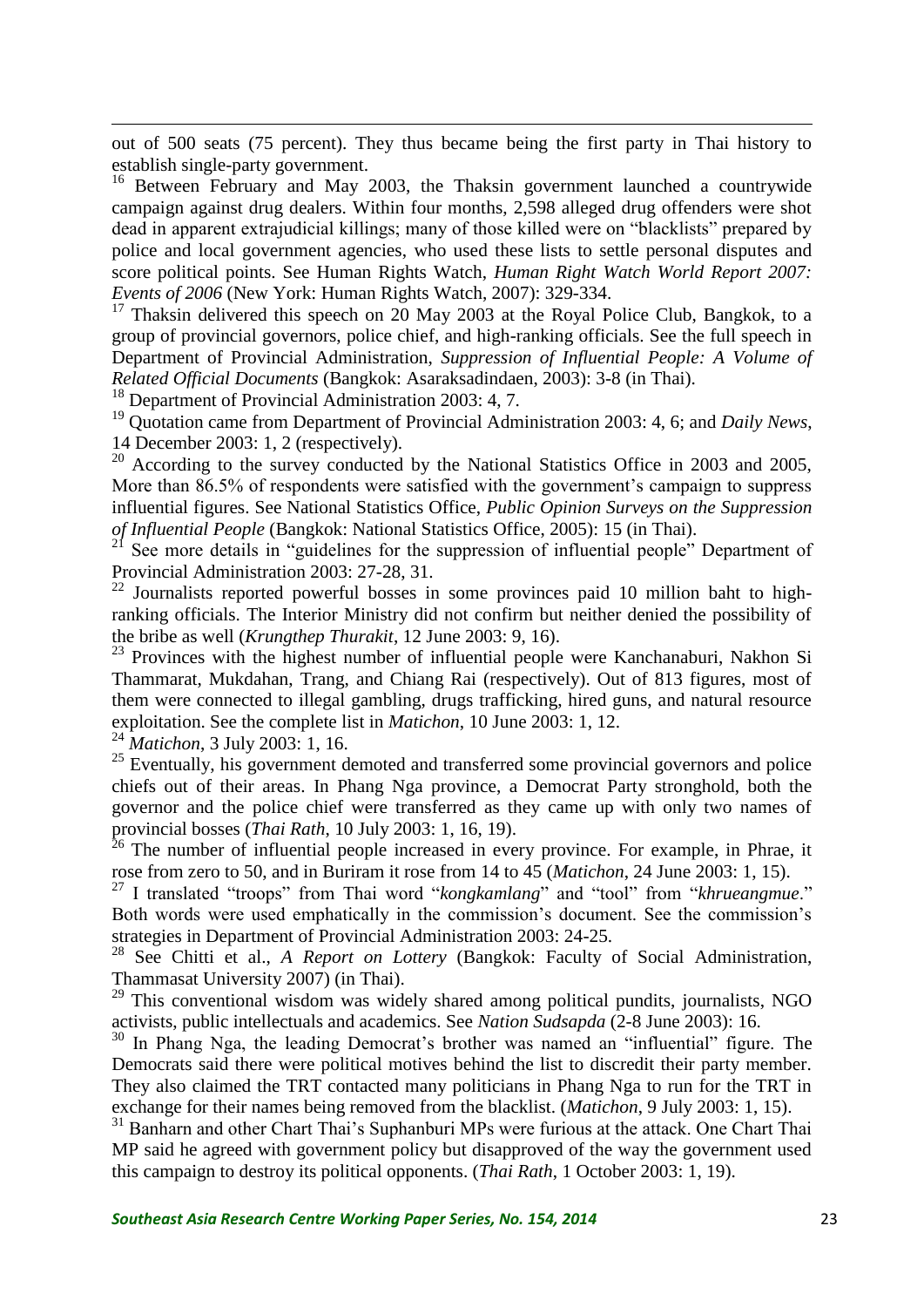$32$  In Phrae, the Democrats gained one seat, while the TRT won two. In Kanchanaburi, the Democrats won three seats, left two seats for the TRT. See Election Commission of Thailand (ECT), *Statistics and Election Results of the 2001 General Elections* (Bangkok: ECT, 2001).

<sup>34</sup> From 2001 to 2003, at least six local politicians were shot dead in Kanchanaburi (*Dokbia Thurakit*, 4 July 2003: 1, 11).

<sup>35</sup> *Khao Sod*, 29 January 2004.

1

<sup>36</sup> *Khao Sod*, 21 October 2005. Later in 2007, however, he and his wife were acquitted by the Appeal Court (*Manager*, 25 September 2007).

<sup>37</sup> *Khao Sod*, 29 December 2003. There was wide speculation that the murders of the two most powerful bosses in Saraburi and Samutsongkram stemmed from an "official" order as two of them were on the government blacklist. The rumors of the blacklist made many provincial bosses keep a low-profile.

<sup>38</sup> The most remarkable case was *kamnan* Poh of the Chart Thai Party. *Kamnan* Poh, or Somchai Khunpluem, perhaps then the most famous godfather of Thailand, had allegedly been involved in many murder cases in Chonburi but had never been prosecuted. Various political parties and candidates had sought his political support, including the TRT, but he chose to support the Chart Thai Party after the 1995 election and swept all seats in Chonburi for Chart Thai in almost every election, including in 2001 when his team won 6 seats and left only 1 seat for the TRT. During the war on influential people, police charged him with masterminding the murder of a local businessman, and for corruption in the purchase of public land. These charges clearly prompted *kamnan* Poh and his family to move to the TRT and helped TRT grabbed all seven seats in the 2005 election ("Rocking *kamnan* Poh, shaking Chonburi political base," *Prachakhom Thongthin*, 3: 26 (April 2003): 18-20, 124; "Court seizes *kamnan* Poh's B15m bail," *Bangkok Post*, 29 November 2011.

<sup>39</sup> *Krungthep Thurakit*, 8 July 2003: 13-16.

<sup>40</sup> Nakhon Pathom and Chiang Rai were two primary cases (*Matichon*, 10 July 2003: 1, 15).

 $41$  The policy campaign also continued after the 2005 election, but its focus had shifted to urban mafias, notably in Bangkok, rather than rural godfathers (*Siam Thurakit*, 6 April 2005: 10; "Mafia businesses on street," *Thai Rath*, 18 April 2005: 1, 5).

 $42$  In January 2006 Thaksin's family sold its shares in **Shin Corporation**, a big telecommunication company, to Temasek Holdings of Singapore for US\$1.88 billion. His family gained an enormous profit from this deal and paid no tax, which is legal under Thai law. The "tax evasion" issue, however, sparked a series of angry demonstrations in Bangkok.

 $43$  However, the real reason for the boycott was opposition parties' belief that they were going to lose to the TRT again. ["Opposition to boycott election,](http://www.bangkokpost.co.th/News/26Feb2006_news01.php)" *Bangkok Post*, 26 February 2006. <sup>44</sup> <http://nationmultimedia.com/breakingnews/read.php?newsid=30000759>

<sup>45</sup> See the king's full speeches in *Matichon*, 26 April 2006; *Krungthep Thurakit*, 26 April 2006.

<sup>46</sup> The Constitutional Court based its ruling on a technical problem with the voting process, saying that the position of vote booths violated voter's privacy (*Matichon*, 8 May 2006).

 $47$  The definition is drawn from Sisk 2008, 5-6, emphasis added; see also Fischer 2002.

<sup>48</sup> Previous coups were either conducted to settle conflict among rival factions within the army or to unseat the government from the administration. None of them directly interfered with the electoral process.

<sup>49</sup> For accounts of violent confrontation, clashes, and crackdowns occurring post-coup, see International Crisis Group, *Bridging Thailand's Deep Divide*, Asia Report N 192, 5 July 2010; Nick Nostitz, *Red VS. Yellow* (Bangkok: White Lotus, 2009); Wassana Nanuam, *Secret, Deceit, and Bloodletting* (Bangkok: Matichon, 2011) (in Thai).

<sup>33</sup> *Daily Manager*, 3 July 2003: 15.